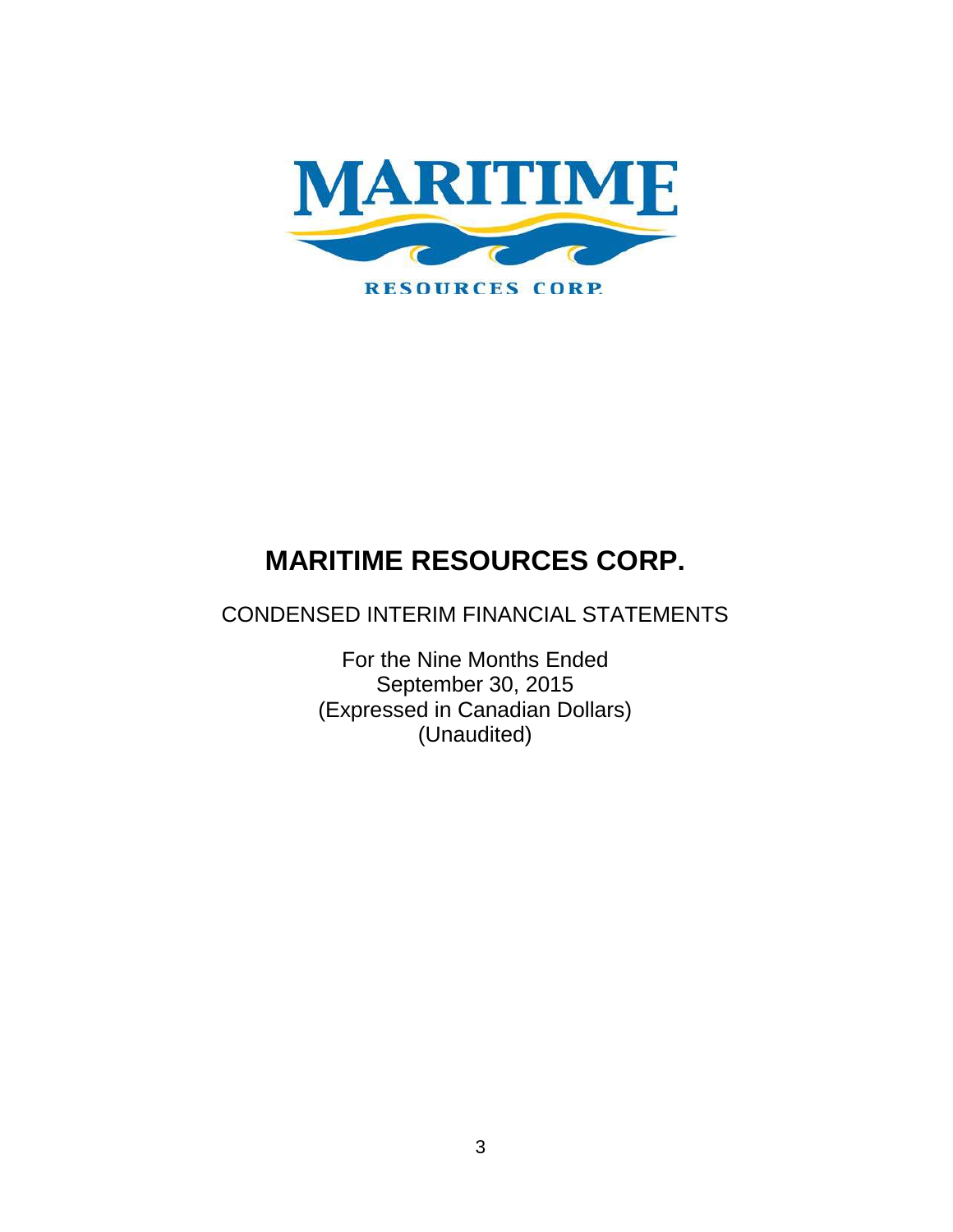

**Notice** 

# **Notice of No Auditor Review of the Condensed Interim Financial Statements**

The accompanying unaudited condensed interim financial statements of Maritime Resources Corp. ("the Company"), for the nine months ended September 30, 2015 have been prepared by management and have not been the subject of a review by the Company's independent auditor.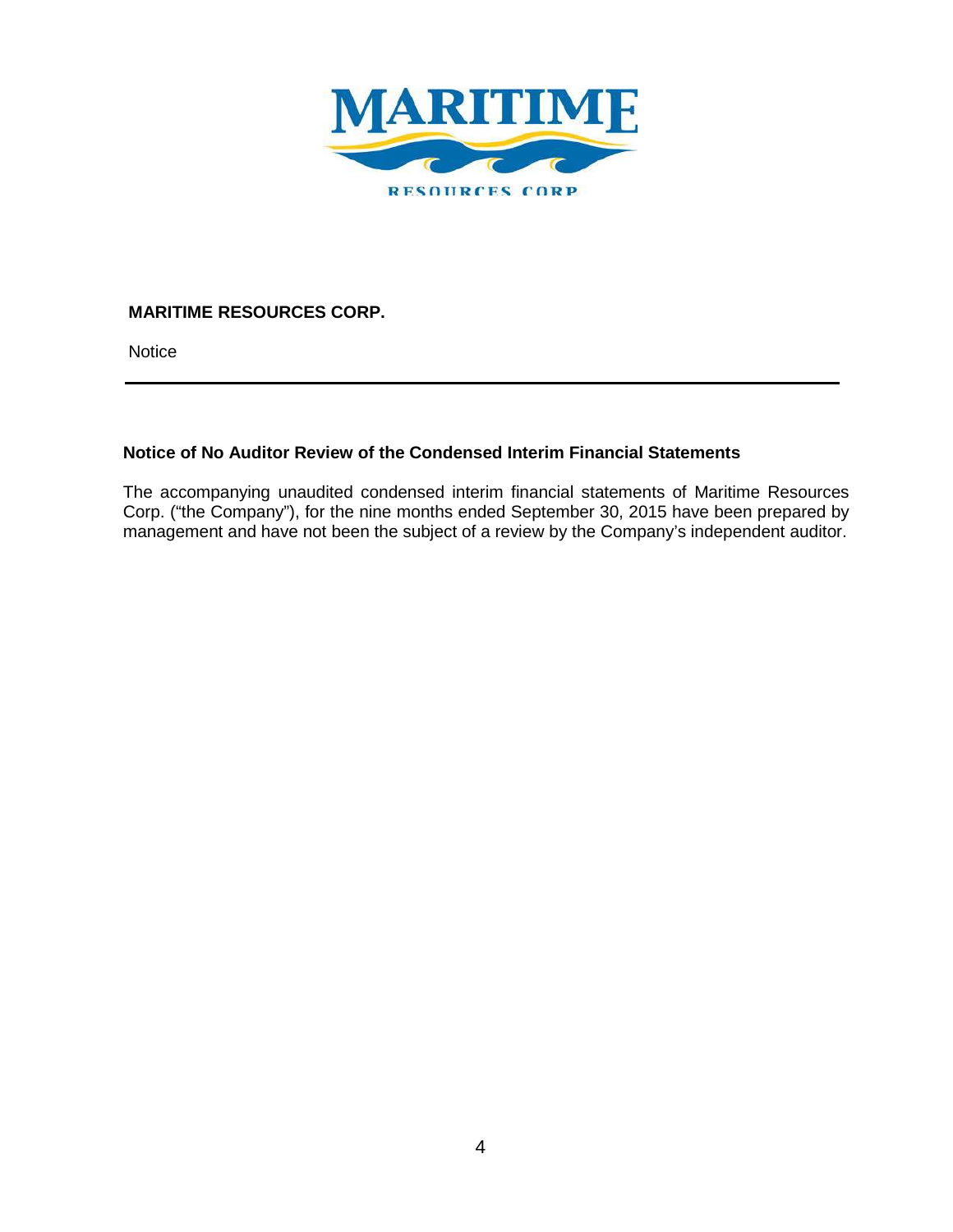#### **Condensed Interim Statements of Financial Position**

(Expressed in Canadian Dollars)

(Unaudited - Prepared by Management)

|                                             | <b>Note</b>    | <b>September 30, 2015</b> |                                           | December 31, 2014 |
|---------------------------------------------|----------------|---------------------------|-------------------------------------------|-------------------|
| <b>Assets</b>                               |                |                           |                                           |                   |
| <b>Current assets</b>                       |                |                           |                                           |                   |
| Cash                                        |                | \$<br>8,378               | \$                                        | 155,709           |
| Receivables                                 | $\overline{7}$ | 5,559                     |                                           | 6,284             |
| Prepaid expenses                            |                | 5,664                     |                                           | 4,853             |
| Advance                                     |                |                           |                                           | 8,500             |
|                                             |                | 19,601                    |                                           | 175,346           |
| Exploration and evaluation assets           | 8              | 4,893,179                 |                                           | 4,798,178         |
|                                             |                | \$<br>4,912,780           | $\, \, \raisebox{12pt}{$\scriptstyle \$}$ | 4,973,524         |
| <b>Liabilities and Shareholders' Equity</b> |                |                           |                                           |                   |
| <b>Current liabilities</b>                  |                |                           |                                           |                   |
| Accounts payable and accrued liabilities    | 9              | \$<br>279,083             | \$                                        | 34,118            |
| Loans                                       | 10             | 265,355                   |                                           | 237,930           |
|                                             |                | 544,438                   |                                           | 272,048           |
| <b>Shareholders' Equity</b>                 |                |                           |                                           |                   |
| Share capital                               | 12             | 6,088,885                 |                                           | 6,082,485         |
| Shares allotted but not issued              | 12             | 25,000                    |                                           |                   |
| Warrants                                    | 13             |                           |                                           | 6,400             |
| Share-based payments reserve                | 12             | 601,661                   |                                           | 574,498           |
| Deficit                                     |                | (2,347,204)               |                                           | (1,961,907)       |
|                                             |                | 4,368,342                 |                                           | 4,701,476         |
|                                             |                | \$<br>4,912,780           | \$                                        | 4,973,524         |

See accompanying notes to the financial statements.

Nature of operations and ability to continue as a going concern (note 1) Subsequent events (note 15)

Approved on behalf of the Board:

*"Douglas Fulcher"*

…………………………………………………… Director Douglas Fulcher

*"Allan Williams"*

…………………………………………………… Director Allan Williams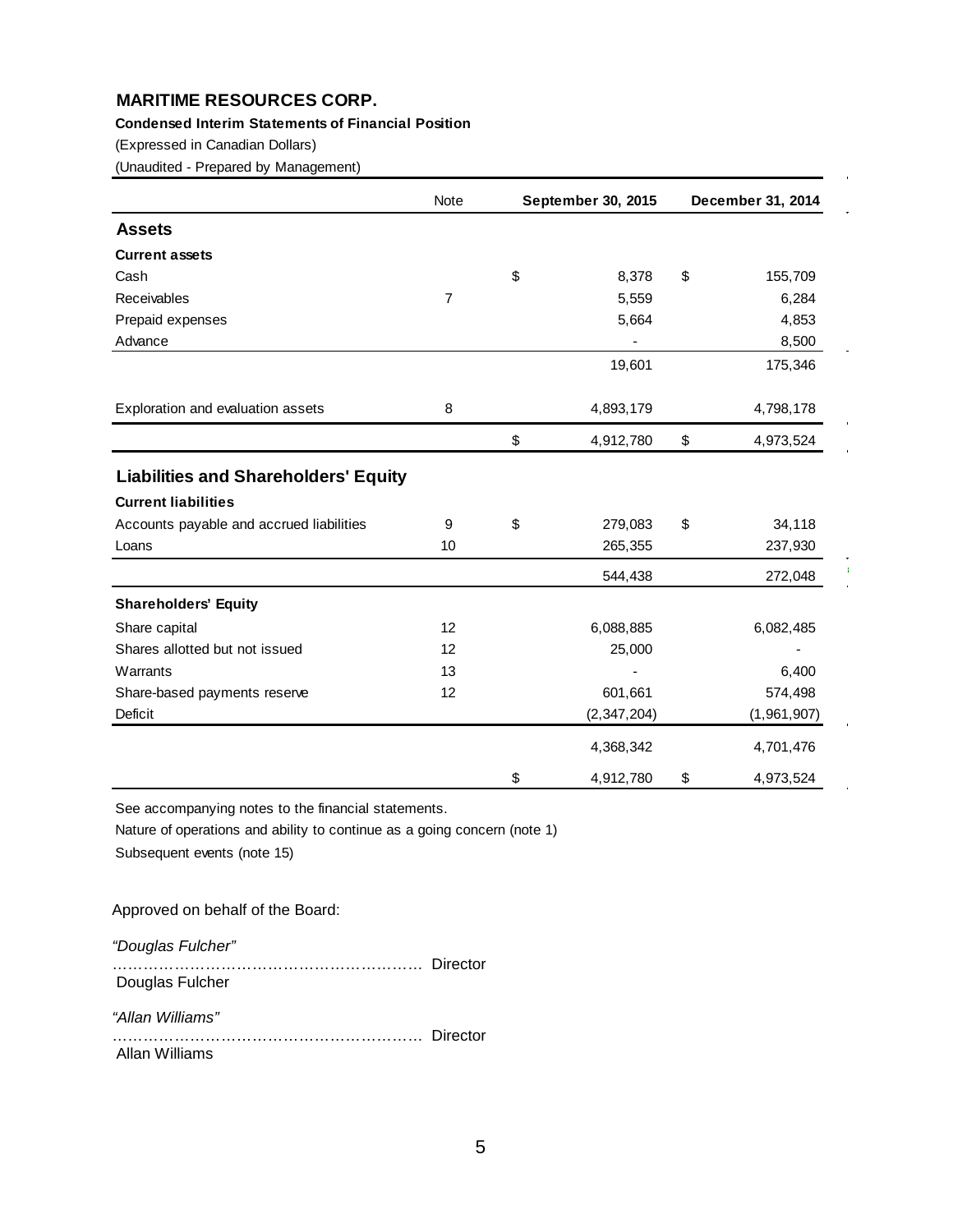**Condensed Interim Statements of Operations and Comprehensive Loss**

(Expressed in Canadian Dollars)

(Unaudited -- Prepared by Management)

|                                                                          | For the Three Months Ended<br>September 30 |    |             |   | For the Nine Months Ended<br>September 30 |   |            |
|--------------------------------------------------------------------------|--------------------------------------------|----|-------------|---|-------------------------------------------|---|------------|
| Note                                                                     | 2015                                       |    | 2014        |   | 2015                                      |   | 2014       |
| <b>Expenses</b>                                                          |                                            |    |             |   |                                           |   |            |
| Administration                                                           | \$<br>18,446                               | S  | $15,168$ \$ |   | 61,095                                    | S | 73,240     |
| Consulting                                                               | 38,400                                     |    | 23,400      |   | 100,200                                   |   | 113,767    |
| Directors' fees                                                          | 45,000                                     |    |             |   | 45,000                                    |   |            |
| 10<br>Financing expense and interest on loans payable                    | 16,174                                     |    |             |   | 47,993                                    |   | 4,669      |
| Investor relations and promotion                                         | 16,570                                     |    | 10,724      |   | 61,366                                    |   | 75,948     |
| Professional fees                                                        | 11,820                                     |    | 13,243      |   | 42,454                                    |   | 49,952     |
| 12(c)<br>Share-based payments                                            |                                            |    | 1,416       |   | 27,163                                    |   | 154,321    |
| Loss and Comprehensive Loss for the Period                               | \$<br>(146, 410)                           | \$ | (63, 951)   | s | (385, 271)                                | S | (471, 897) |
| Loss Per Share - Basic and Diluted                                       | \$<br>(0.004)                              | \$ | (0.002)     | S | (0.011)                                   | S | (0.014)    |
| Weighted Average Number of Common Shares Outstanding - Basic and Diluted | 35,867,795                                 |    | 35,501,130  |   | 35,867,795                                |   | 34,399,972 |

See accompanying notes to the financial statements.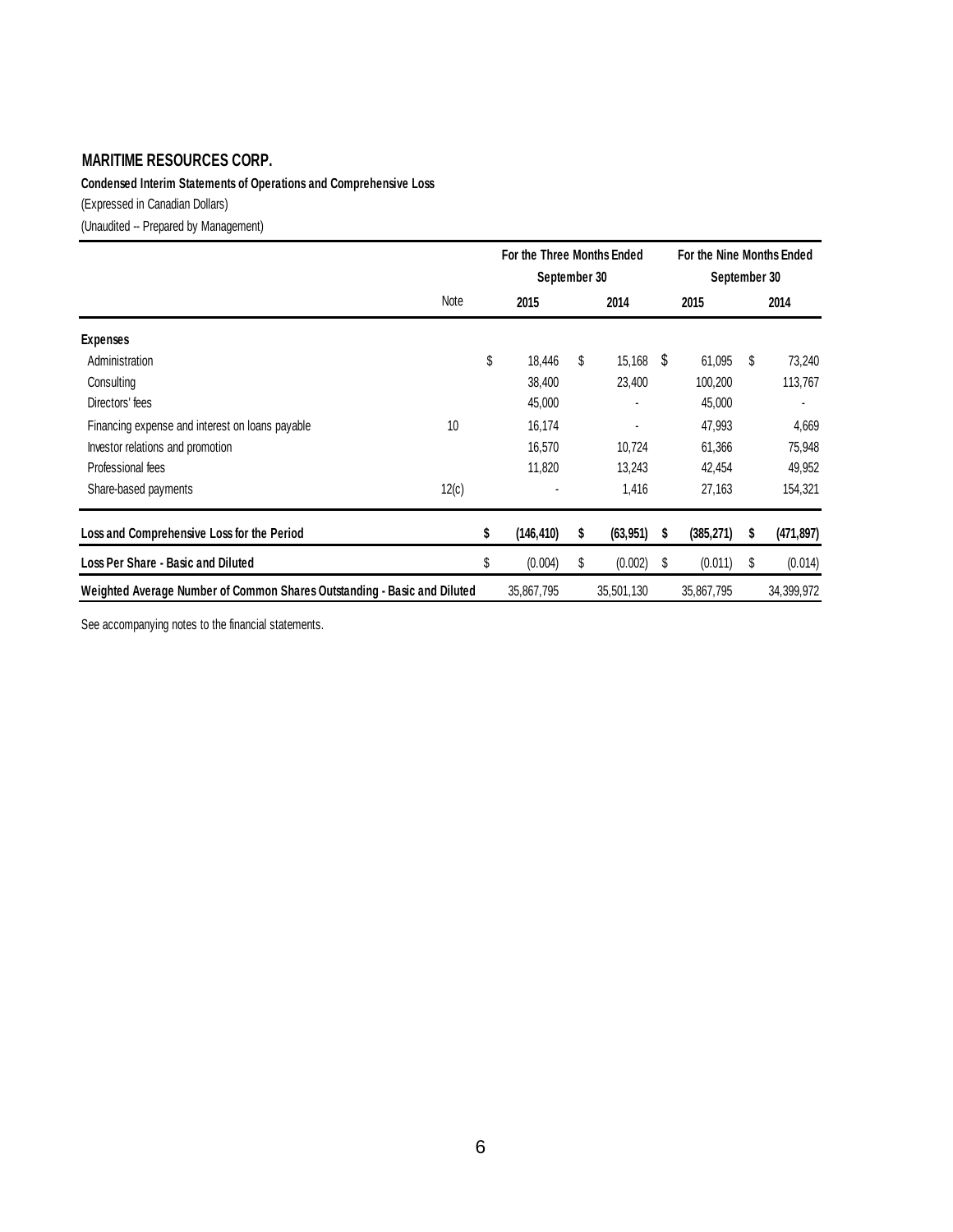#### **Condensed Interim Statements of Cash Flows**

(Expressed in Canadian Dollars)

(Unaudited-- Prepared by Management)

| 2015<br>2014<br>2014<br>2015<br><b>Operating Activities</b><br>\$<br>Loss for the period<br>(146, 410)<br>\$<br>$(63,951)$ \$<br>(385, 271)<br>(471, 897)<br>\$<br>Items not involving cash:<br>Share-based payments<br>1,416<br>27,163<br>154,321<br>Financing expense and interest accrued on loan payable<br>47,993<br>4,669<br>16,174<br>(130, 236)<br>(62, 535)<br>(310, 116)<br>(312, 907)<br>Changes in non-cash working capital:<br>Receivables<br>758<br>380<br>725<br>2,146<br>Prepaid expenses<br>(2, 398)<br>(811)<br>2,216<br>(1, 154)<br>Advance<br>8,500<br>$\ddot{\phantom{a}}$<br>$\blacksquare$<br>Accounts payable and accrued liabilities<br>14,523<br>224,372<br>145,489<br>(88, 206)<br>17,119<br>232,786<br>143,849<br>(87, 214)<br>Cash Used in Operating Activities<br>13,613<br>(45, 416)<br>(77, 330)<br>(400, 121)<br><b>Investing Activities</b><br>Exploration and evaluation expenditures (net)<br>(14, 353)<br>(57, 924)<br>(95,001)<br>(162, 154)<br>(14, 353)<br>(57, 924)<br>(95,001)<br>(162, 154)<br>Cash Used in Investing Activities<br><b>Financing Activities</b><br>Repayment of loan<br>(120,000)<br>Interest paid<br>(4,669)<br>Shares and warrants issued for cash<br>537,250<br>Shares allotted but unissued<br>25,000<br>$\sim$<br><b>Cash Provided by Financing Activities</b><br>25,000<br>412,581<br>$\blacksquare$<br>$\sim$<br>Change in cash for the period<br>(740)<br>(103, 340)<br>(147, 331)<br>(149, 694)<br>9,118<br>155,709<br>Cash, Beginning of Period<br>112,124<br>158,478<br>\$<br>Cash, End of Period<br>8,378 \$<br>8,784 \$<br>8,378 \$<br>8,784<br>\$<br>\$<br>\$<br>\$<br>Cash paid for interest<br>6,707<br>Exploration and evaluation assets included in accounts payable and<br>\$<br>\$<br>accrued liabilities<br>63,863<br>15,217<br>\$<br>63,863<br>\$<br>15,217<br>See accompanying notes to the financial statements.<br>Non-Cash Financing activities:<br>(6, 400)<br>(6, 400)<br>Adjustment for exercise/expiry of warrants<br>\$<br>\$<br>\$<br>\$<br>102,664<br>\$<br>\$<br>Adjustment for exercise/expiry of options<br>\$<br>\$<br>67,168<br>$\overline{a}$<br>$\sim$ |  | For the Three Months Ended<br>September 30 |  |  | For the Nine Months Ended<br>September 30 |  |  |
|-----------------------------------------------------------------------------------------------------------------------------------------------------------------------------------------------------------------------------------------------------------------------------------------------------------------------------------------------------------------------------------------------------------------------------------------------------------------------------------------------------------------------------------------------------------------------------------------------------------------------------------------------------------------------------------------------------------------------------------------------------------------------------------------------------------------------------------------------------------------------------------------------------------------------------------------------------------------------------------------------------------------------------------------------------------------------------------------------------------------------------------------------------------------------------------------------------------------------------------------------------------------------------------------------------------------------------------------------------------------------------------------------------------------------------------------------------------------------------------------------------------------------------------------------------------------------------------------------------------------------------------------------------------------------------------------------------------------------------------------------------------------------------------------------------------------------------------------------------------------------------------------------------------------------------------------------------------------------------------------------------------------------------------------------------------------------------------------------------------------------------------------------------------|--|--------------------------------------------|--|--|-------------------------------------------|--|--|
|                                                                                                                                                                                                                                                                                                                                                                                                                                                                                                                                                                                                                                                                                                                                                                                                                                                                                                                                                                                                                                                                                                                                                                                                                                                                                                                                                                                                                                                                                                                                                                                                                                                                                                                                                                                                                                                                                                                                                                                                                                                                                                                                                           |  |                                            |  |  |                                           |  |  |
|                                                                                                                                                                                                                                                                                                                                                                                                                                                                                                                                                                                                                                                                                                                                                                                                                                                                                                                                                                                                                                                                                                                                                                                                                                                                                                                                                                                                                                                                                                                                                                                                                                                                                                                                                                                                                                                                                                                                                                                                                                                                                                                                                           |  |                                            |  |  |                                           |  |  |
|                                                                                                                                                                                                                                                                                                                                                                                                                                                                                                                                                                                                                                                                                                                                                                                                                                                                                                                                                                                                                                                                                                                                                                                                                                                                                                                                                                                                                                                                                                                                                                                                                                                                                                                                                                                                                                                                                                                                                                                                                                                                                                                                                           |  |                                            |  |  |                                           |  |  |
|                                                                                                                                                                                                                                                                                                                                                                                                                                                                                                                                                                                                                                                                                                                                                                                                                                                                                                                                                                                                                                                                                                                                                                                                                                                                                                                                                                                                                                                                                                                                                                                                                                                                                                                                                                                                                                                                                                                                                                                                                                                                                                                                                           |  |                                            |  |  |                                           |  |  |
|                                                                                                                                                                                                                                                                                                                                                                                                                                                                                                                                                                                                                                                                                                                                                                                                                                                                                                                                                                                                                                                                                                                                                                                                                                                                                                                                                                                                                                                                                                                                                                                                                                                                                                                                                                                                                                                                                                                                                                                                                                                                                                                                                           |  |                                            |  |  |                                           |  |  |
|                                                                                                                                                                                                                                                                                                                                                                                                                                                                                                                                                                                                                                                                                                                                                                                                                                                                                                                                                                                                                                                                                                                                                                                                                                                                                                                                                                                                                                                                                                                                                                                                                                                                                                                                                                                                                                                                                                                                                                                                                                                                                                                                                           |  |                                            |  |  |                                           |  |  |
|                                                                                                                                                                                                                                                                                                                                                                                                                                                                                                                                                                                                                                                                                                                                                                                                                                                                                                                                                                                                                                                                                                                                                                                                                                                                                                                                                                                                                                                                                                                                                                                                                                                                                                                                                                                                                                                                                                                                                                                                                                                                                                                                                           |  |                                            |  |  |                                           |  |  |
|                                                                                                                                                                                                                                                                                                                                                                                                                                                                                                                                                                                                                                                                                                                                                                                                                                                                                                                                                                                                                                                                                                                                                                                                                                                                                                                                                                                                                                                                                                                                                                                                                                                                                                                                                                                                                                                                                                                                                                                                                                                                                                                                                           |  |                                            |  |  |                                           |  |  |
|                                                                                                                                                                                                                                                                                                                                                                                                                                                                                                                                                                                                                                                                                                                                                                                                                                                                                                                                                                                                                                                                                                                                                                                                                                                                                                                                                                                                                                                                                                                                                                                                                                                                                                                                                                                                                                                                                                                                                                                                                                                                                                                                                           |  |                                            |  |  |                                           |  |  |
|                                                                                                                                                                                                                                                                                                                                                                                                                                                                                                                                                                                                                                                                                                                                                                                                                                                                                                                                                                                                                                                                                                                                                                                                                                                                                                                                                                                                                                                                                                                                                                                                                                                                                                                                                                                                                                                                                                                                                                                                                                                                                                                                                           |  |                                            |  |  |                                           |  |  |
|                                                                                                                                                                                                                                                                                                                                                                                                                                                                                                                                                                                                                                                                                                                                                                                                                                                                                                                                                                                                                                                                                                                                                                                                                                                                                                                                                                                                                                                                                                                                                                                                                                                                                                                                                                                                                                                                                                                                                                                                                                                                                                                                                           |  |                                            |  |  |                                           |  |  |
|                                                                                                                                                                                                                                                                                                                                                                                                                                                                                                                                                                                                                                                                                                                                                                                                                                                                                                                                                                                                                                                                                                                                                                                                                                                                                                                                                                                                                                                                                                                                                                                                                                                                                                                                                                                                                                                                                                                                                                                                                                                                                                                                                           |  |                                            |  |  |                                           |  |  |
|                                                                                                                                                                                                                                                                                                                                                                                                                                                                                                                                                                                                                                                                                                                                                                                                                                                                                                                                                                                                                                                                                                                                                                                                                                                                                                                                                                                                                                                                                                                                                                                                                                                                                                                                                                                                                                                                                                                                                                                                                                                                                                                                                           |  |                                            |  |  |                                           |  |  |
|                                                                                                                                                                                                                                                                                                                                                                                                                                                                                                                                                                                                                                                                                                                                                                                                                                                                                                                                                                                                                                                                                                                                                                                                                                                                                                                                                                                                                                                                                                                                                                                                                                                                                                                                                                                                                                                                                                                                                                                                                                                                                                                                                           |  |                                            |  |  |                                           |  |  |
|                                                                                                                                                                                                                                                                                                                                                                                                                                                                                                                                                                                                                                                                                                                                                                                                                                                                                                                                                                                                                                                                                                                                                                                                                                                                                                                                                                                                                                                                                                                                                                                                                                                                                                                                                                                                                                                                                                                                                                                                                                                                                                                                                           |  |                                            |  |  |                                           |  |  |
|                                                                                                                                                                                                                                                                                                                                                                                                                                                                                                                                                                                                                                                                                                                                                                                                                                                                                                                                                                                                                                                                                                                                                                                                                                                                                                                                                                                                                                                                                                                                                                                                                                                                                                                                                                                                                                                                                                                                                                                                                                                                                                                                                           |  |                                            |  |  |                                           |  |  |
|                                                                                                                                                                                                                                                                                                                                                                                                                                                                                                                                                                                                                                                                                                                                                                                                                                                                                                                                                                                                                                                                                                                                                                                                                                                                                                                                                                                                                                                                                                                                                                                                                                                                                                                                                                                                                                                                                                                                                                                                                                                                                                                                                           |  |                                            |  |  |                                           |  |  |
|                                                                                                                                                                                                                                                                                                                                                                                                                                                                                                                                                                                                                                                                                                                                                                                                                                                                                                                                                                                                                                                                                                                                                                                                                                                                                                                                                                                                                                                                                                                                                                                                                                                                                                                                                                                                                                                                                                                                                                                                                                                                                                                                                           |  |                                            |  |  |                                           |  |  |
|                                                                                                                                                                                                                                                                                                                                                                                                                                                                                                                                                                                                                                                                                                                                                                                                                                                                                                                                                                                                                                                                                                                                                                                                                                                                                                                                                                                                                                                                                                                                                                                                                                                                                                                                                                                                                                                                                                                                                                                                                                                                                                                                                           |  |                                            |  |  |                                           |  |  |
|                                                                                                                                                                                                                                                                                                                                                                                                                                                                                                                                                                                                                                                                                                                                                                                                                                                                                                                                                                                                                                                                                                                                                                                                                                                                                                                                                                                                                                                                                                                                                                                                                                                                                                                                                                                                                                                                                                                                                                                                                                                                                                                                                           |  |                                            |  |  |                                           |  |  |
|                                                                                                                                                                                                                                                                                                                                                                                                                                                                                                                                                                                                                                                                                                                                                                                                                                                                                                                                                                                                                                                                                                                                                                                                                                                                                                                                                                                                                                                                                                                                                                                                                                                                                                                                                                                                                                                                                                                                                                                                                                                                                                                                                           |  |                                            |  |  |                                           |  |  |
|                                                                                                                                                                                                                                                                                                                                                                                                                                                                                                                                                                                                                                                                                                                                                                                                                                                                                                                                                                                                                                                                                                                                                                                                                                                                                                                                                                                                                                                                                                                                                                                                                                                                                                                                                                                                                                                                                                                                                                                                                                                                                                                                                           |  |                                            |  |  |                                           |  |  |
|                                                                                                                                                                                                                                                                                                                                                                                                                                                                                                                                                                                                                                                                                                                                                                                                                                                                                                                                                                                                                                                                                                                                                                                                                                                                                                                                                                                                                                                                                                                                                                                                                                                                                                                                                                                                                                                                                                                                                                                                                                                                                                                                                           |  |                                            |  |  |                                           |  |  |
|                                                                                                                                                                                                                                                                                                                                                                                                                                                                                                                                                                                                                                                                                                                                                                                                                                                                                                                                                                                                                                                                                                                                                                                                                                                                                                                                                                                                                                                                                                                                                                                                                                                                                                                                                                                                                                                                                                                                                                                                                                                                                                                                                           |  |                                            |  |  |                                           |  |  |
|                                                                                                                                                                                                                                                                                                                                                                                                                                                                                                                                                                                                                                                                                                                                                                                                                                                                                                                                                                                                                                                                                                                                                                                                                                                                                                                                                                                                                                                                                                                                                                                                                                                                                                                                                                                                                                                                                                                                                                                                                                                                                                                                                           |  |                                            |  |  |                                           |  |  |
|                                                                                                                                                                                                                                                                                                                                                                                                                                                                                                                                                                                                                                                                                                                                                                                                                                                                                                                                                                                                                                                                                                                                                                                                                                                                                                                                                                                                                                                                                                                                                                                                                                                                                                                                                                                                                                                                                                                                                                                                                                                                                                                                                           |  |                                            |  |  |                                           |  |  |
|                                                                                                                                                                                                                                                                                                                                                                                                                                                                                                                                                                                                                                                                                                                                                                                                                                                                                                                                                                                                                                                                                                                                                                                                                                                                                                                                                                                                                                                                                                                                                                                                                                                                                                                                                                                                                                                                                                                                                                                                                                                                                                                                                           |  |                                            |  |  |                                           |  |  |
|                                                                                                                                                                                                                                                                                                                                                                                                                                                                                                                                                                                                                                                                                                                                                                                                                                                                                                                                                                                                                                                                                                                                                                                                                                                                                                                                                                                                                                                                                                                                                                                                                                                                                                                                                                                                                                                                                                                                                                                                                                                                                                                                                           |  |                                            |  |  |                                           |  |  |
|                                                                                                                                                                                                                                                                                                                                                                                                                                                                                                                                                                                                                                                                                                                                                                                                                                                                                                                                                                                                                                                                                                                                                                                                                                                                                                                                                                                                                                                                                                                                                                                                                                                                                                                                                                                                                                                                                                                                                                                                                                                                                                                                                           |  |                                            |  |  |                                           |  |  |
|                                                                                                                                                                                                                                                                                                                                                                                                                                                                                                                                                                                                                                                                                                                                                                                                                                                                                                                                                                                                                                                                                                                                                                                                                                                                                                                                                                                                                                                                                                                                                                                                                                                                                                                                                                                                                                                                                                                                                                                                                                                                                                                                                           |  |                                            |  |  |                                           |  |  |
|                                                                                                                                                                                                                                                                                                                                                                                                                                                                                                                                                                                                                                                                                                                                                                                                                                                                                                                                                                                                                                                                                                                                                                                                                                                                                                                                                                                                                                                                                                                                                                                                                                                                                                                                                                                                                                                                                                                                                                                                                                                                                                                                                           |  |                                            |  |  |                                           |  |  |
|                                                                                                                                                                                                                                                                                                                                                                                                                                                                                                                                                                                                                                                                                                                                                                                                                                                                                                                                                                                                                                                                                                                                                                                                                                                                                                                                                                                                                                                                                                                                                                                                                                                                                                                                                                                                                                                                                                                                                                                                                                                                                                                                                           |  |                                            |  |  |                                           |  |  |
|                                                                                                                                                                                                                                                                                                                                                                                                                                                                                                                                                                                                                                                                                                                                                                                                                                                                                                                                                                                                                                                                                                                                                                                                                                                                                                                                                                                                                                                                                                                                                                                                                                                                                                                                                                                                                                                                                                                                                                                                                                                                                                                                                           |  |                                            |  |  |                                           |  |  |

See accompanying notes to the financial statements.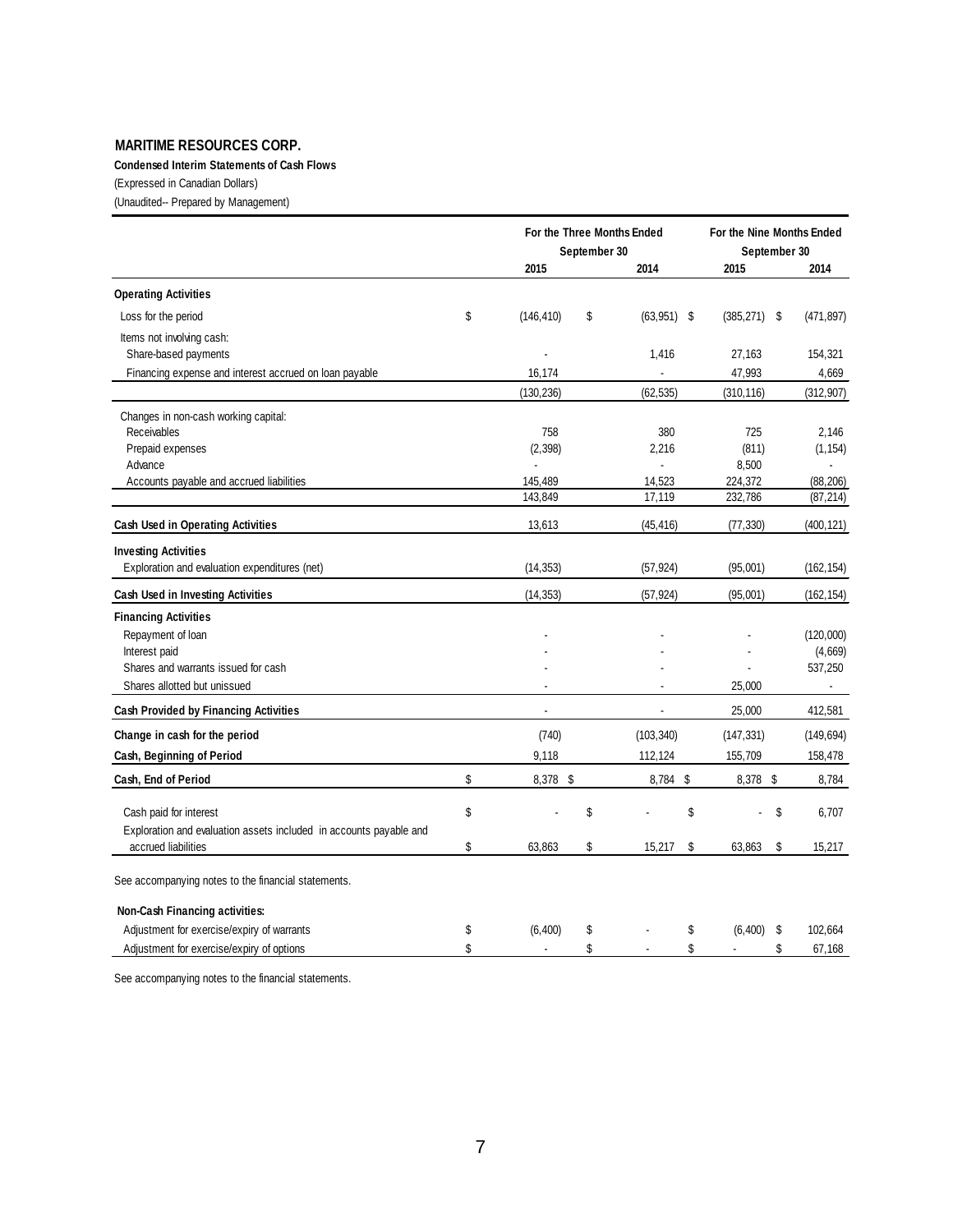(Expressed in Canadian Dollars) (Unaudited-- Prepared by Management) **Condensed Interim Statements of Changes in Shareholders' Equity**

|                                                   |                      |            |    |           |      |                 |      | Share-based |    |                          |      | <b>Total</b>  |
|---------------------------------------------------|----------------------|------------|----|-----------|------|-----------------|------|-------------|----|--------------------------|------|---------------|
|                                                   | <b>Share Capital</b> |            |    |           |      | <b>Payments</b> |      |             |    |                          |      | Shareholders' |
|                                                   | Note                 | Shares (#) |    | Amount    |      | Warrants        |      | Reserve     |    | <b>Deficit</b>           |      | <b>Equity</b> |
| Balance, December 31, 2013                        |                      | 33,403,130 |    | 5,524,652 | - \$ |                 | \$   | 402,652     | s  | (1,409,122)              | \$   | 4,518,182     |
| Loss for the period                               |                      |            |    |           |      | $\blacksquare$  |      |             |    | (471, 923)               |      | (471, 923)    |
| Shares and warrants issued upon private placement | 12(b)                | 2,098,000  |    | 529,250   |      | 8,000           |      |             |    |                          |      | 537,250       |
| Non-cash transaction                              |                      |            |    |           |      |                 |      |             |    |                          |      |               |
| Other liability on flow-through share premium     |                      |            |    | (12,750)  |      |                 |      |             |    |                          |      | (12,750)      |
| Share-based payments                              |                      |            |    |           |      |                 |      | 154,321     |    | ٠                        |      | 154,321       |
| Transfer of share-based payments expired          |                      |            |    |           |      |                 |      | (1,774)     |    | 1,774                    |      | ۰.            |
| Balance, September 30, 2014                       |                      | 35,501,130 | \$ | 6,041,152 | - \$ | 8,000           | - \$ | 555,199     | s. | (1,879,271)              | - \$ | 4,725,080     |
| Loss for the period                               |                      |            |    |           |      |                 |      |             |    | (82, 636)                |      | (82, 636)     |
| Shares and warrants issued upon private placement | 12(b)                |            |    | 1,600     |      | (1,600)         |      |             |    |                          |      |               |
| Non-cash transactions                             |                      |            |    |           |      |                 |      |             |    |                          |      |               |
| Other liability on flow-through share premium     |                      |            |    | (1,600)   |      |                 |      |             |    | ٠                        |      | (1,600)       |
| Shares issued to lenders                          |                      | 366,665    |    | 41,333    |      |                 |      |             |    | $\overline{\phantom{a}}$ |      | 41,333        |
| Share-based payments                              |                      |            |    |           |      |                 |      | 19,299      |    |                          |      | 19,299        |
| Transfer of share-based payments expired          |                      |            |    |           |      |                 |      |             |    |                          |      | ۰.            |
| Balance, December 31, 2014                        |                      | 35,867,795 |    | 6,082,485 | - \$ | 6,400           | S.   | 574,498     | s  | (1,961,907)              | - 56 | 4,701,476     |
| Loss for the period                               |                      |            |    |           |      |                 |      |             |    | (385, 297)               |      | (385, 297)    |
| Received for shares allotted but not issued       |                      |            |    | 25,000    |      |                 |      |             |    |                          |      | 25,000        |
| Non-cash transactions                             |                      |            |    |           |      |                 |      |             |    |                          |      |               |
| Warrants expired                                  |                      |            |    | 6,400     |      | (6,400)         |      |             |    |                          |      |               |
| Share-based payments                              |                      |            |    |           |      |                 |      | 27,163      |    |                          |      | 27,163        |
| Balance, September 30, 2015                       |                      | 35,867,795 | \$ | 6,113,885 | - \$ |                 | S    | 601,661     | \$ | (2,347,204)              | - 5  | 4,368,342     |

See accompanying notes to the financial statements.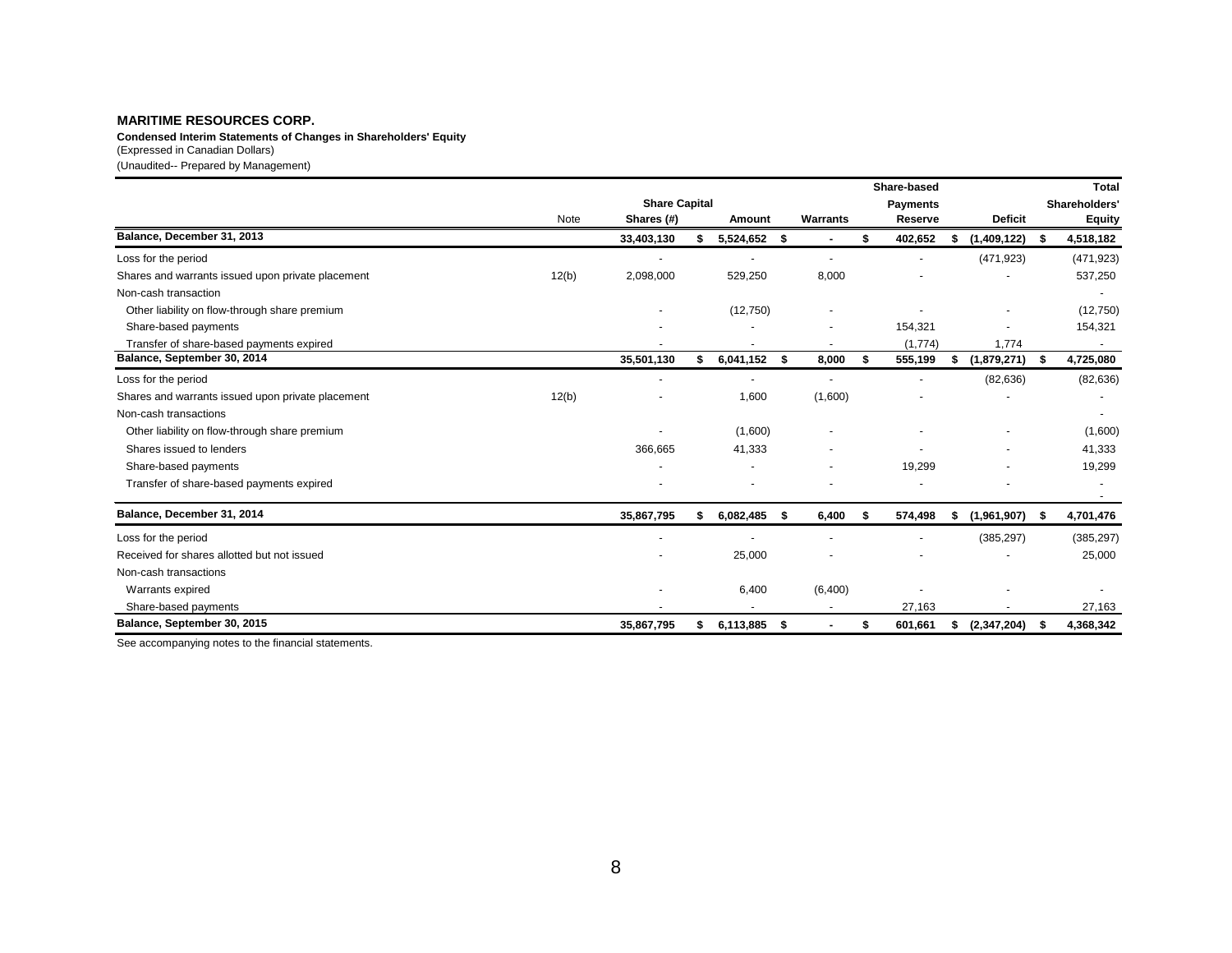Notes to Condensed Interim Financial Statements For the Nine Months Ended September 30, 2015 and 2014 (Expressed in Canadian Dollars) (Unaudited – Prepared by Management)

### **1. NATURE OF OPERATIONS AND ABILITY TO CONTINUE AS A GOING CONCERN**

Maritime Resources Corp. (the "Company" or "Maritime") was incorporated under the *Business Corporations Act* (British Columbia) on May 14, 2007. The principal activities of the Company are the exploration of resource properties in Green Bay, Newfoundland and Labrador, Canada. The Company is considered to be in the exploration stage.

The address of the Company's corporate office and principal place of business is Suite 615 – 800 West Pender Street, Vancouver, British Columbia, Canada, V6C 2V6.

These condensed interim financial statements of the Company have been prepared in accordance with International Financial Reporting Standards ("IFRS") on a going concern basis, which contemplates that the Company will be able to realize its assets and discharge its liabilities in the normal course of business. Accordingly, these financial statements do not include any adjustments to the amounts and classification of assets and liabilities that might be necessary should the Company be unable to continue as a going concern.

The Company's continuing operations as intended are dependent upon its ability to identify, evaluate and negotiate the acquisition of, participation in or interest in new properties, assets or business opportunities, and raise additional funds by way of equity financings. Any acquisition may be subject to shareholder and regulatory approval and obtaining the necessary financing. Should the Company be unable to complete such a transaction, its ability to raise sufficient financing to maintain operations may be impaired. The available funds are insufficient to continue operations for the ensuing year. Although the Company has been successful at raising funds in the past through the issuance of share capital, it is uncertain whether it will be successful in doing so in the future. These material uncertainties may cast significant doubt on the Company's ability to continue as a going concern.

### **2. STATEMENT OF COMPLIANCE**

These condensed interim financial statements have been prepared in accordance with IAS 34, *Interim Financial Reporting,* as issued by the International Accounting Standards Board ("IASB") and interpretations issued by the International Financial Reporting Interpretations Committee ("IFRIC"). The financial statements have been prepared on a historical basis, using the accrual basis of accounting except for cash flow information. They do not include all of the information required for full annual financial statements, and should be read in conjunction with the Company's audited financial statements as at and for the year ended December 31, 2014.Accordingly accounting policies applied are the same as those applied in the Company's annual audited financial statements which are filed on SEDAR at www.sedar.com.

These financial statements were authorized for issue by the Board of Directors on November 17, 2015.

#### **3. SIGNIFICANT ACCOUNTING POLICIES**

The financial statements have been prepared using the historical cost basis, except for financial instruments which are stated at fair value. Accounting policies applied are the same as those applied in the Company's annual audited financial statements.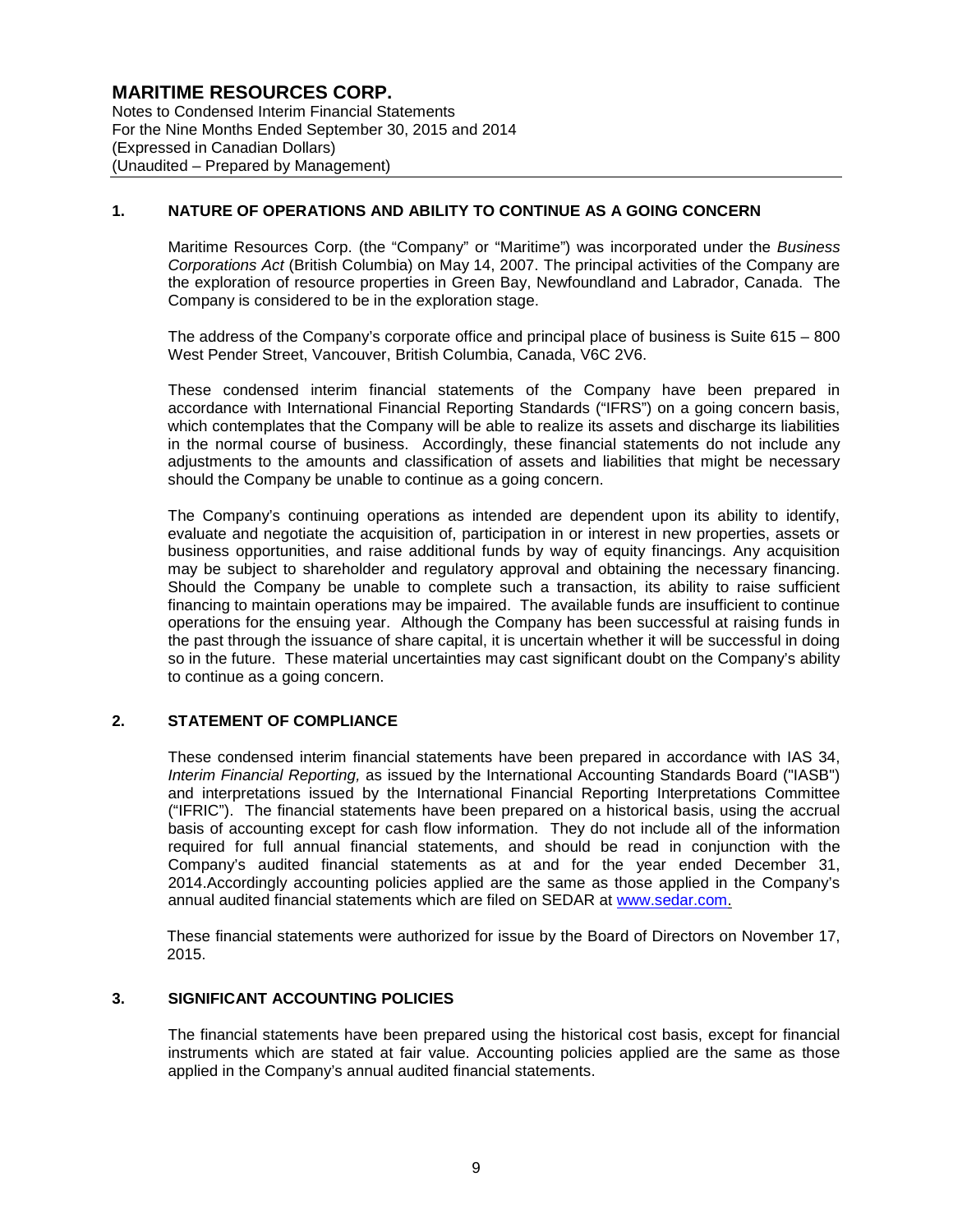Notes to Condensed Interim Financial Statements For the Nine Months Ended September 30, 2015 and 2014 (Expressed in Canadian Dollars) (Unaudited – Prepared by Management)

(a) Use of estimates and judgment

The preparation of financial statements requires management to make judgments, estimates and assumptions that affect the application of policies and reported amounts of assets and liabilities, and revenue and expenses. The estimates and associated assumptions are based on historical experience and various other factors that are believed to be reasonable under the circumstances, the results of which form the basis of making the judgments about carrying values of assets and liabilities that are not readily apparent from other sources. Actual results may differ from these estimates.

The estimates and underlying assumptions are reviewed on an ongoing basis. Revisions to accounting estimates are recognized in the period in which the estimate is revised if the revision affects only that period or in the period of the revision and further periods if the review affects both current and future periods.

Critical judgments exercised in the application of accounting policies and estimates having the most significant effects on the amounts recognized in these financial statements include:

*Economic recoverability and profitability of future economic benefits of exploration and evaluation assets* – Management has determined that exploration, evaluation and related costs incurred which were capitalized may have future economic benefits and may be economically recoverable. Management uses several criteria in its assessments of economic recoverability and probability of future economic benefits, including geological and other technical information, a history of conversion of mineral deposits with similar characteristics to its properties, evaluation of permitting and environmental issues and other such factors.

*Valuation of share-based payments, agent compensation and finders' warrants* – The Company uses the Black-Scholes Pricing Model for valuation of *share*-based payments, agent compensation and finders' warrants, which requires the input of subjective assumptions including expected price volatility, interest rate, and forfeiture rate. Changes in the input assumptions can materially affect the fair value estimate and the Company's results and equity reserves.

*Income taxes* – In assessing the probability of realizing deferred tax assets, management makes estimates related to expectation of future taxable income, applicable tax opportunities, expected timing of reversals of existing temporary differences and the likelihood that tax position taken will be sustained upon examination by applicable tax authorities. In making its assessments, management gives additional weight to positive and negative evidence that can be objectively verified.

While management believes that these estimates are reasonable, actual results could differ from those estimates and could impact future results of operation and cash flows.

(b) Functional and presentation currency

The Company's functional and presentation currency is the Canadian dollar.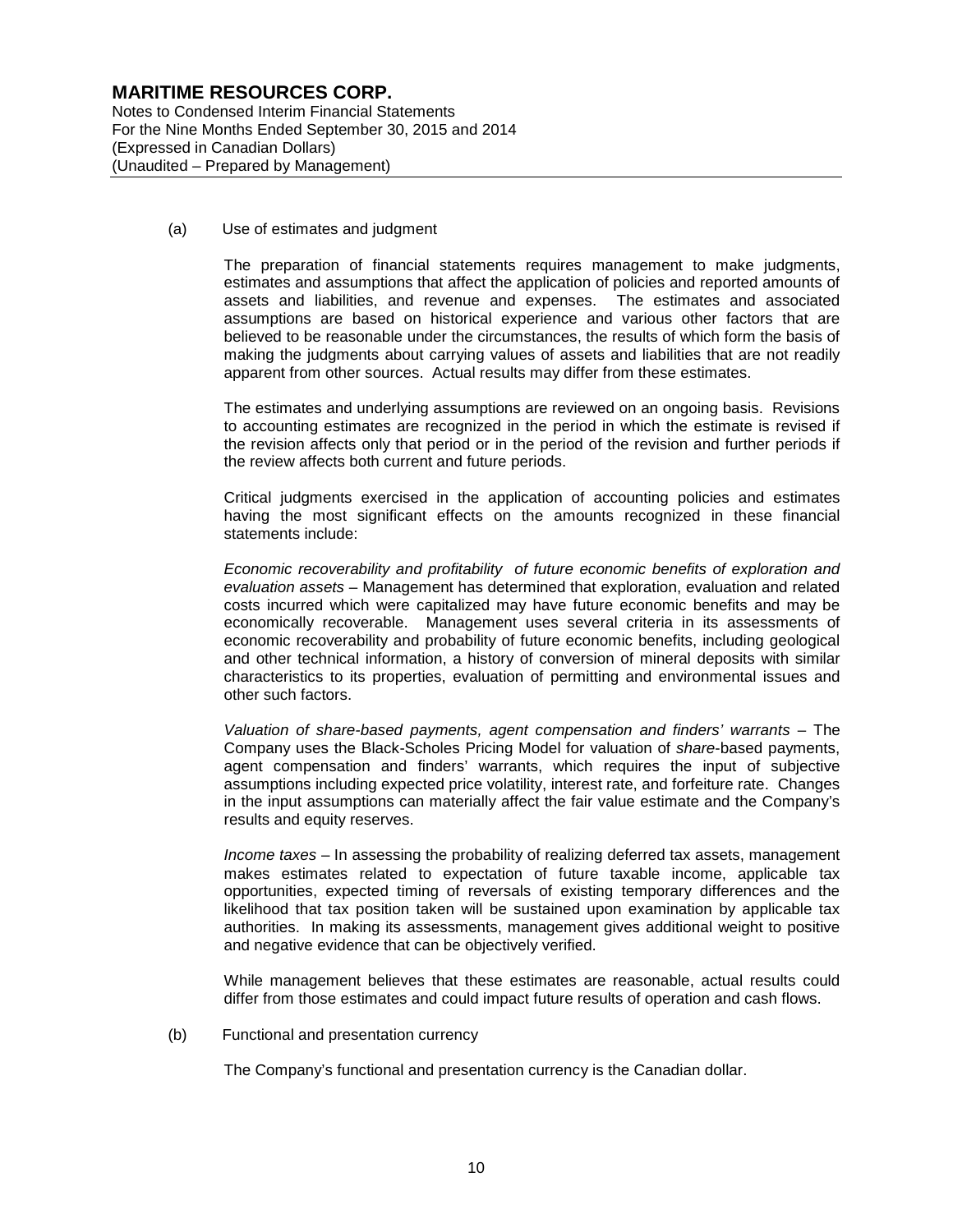Notes to Condensed Interim Financial Statements For the Nine Months Ended September 30, 2015 and 2014 (Expressed in Canadian Dollars) (Unaudited – Prepared by Management)

(c) Segmented information

The Company has one operating segment, mineral exploration and development, and operates in one geographical segment, being Canada.

(d) Exploration and evaluation assets ("E&E")

Once the legal right to explore a property has been obtained, costs directly related to E&E expenditures are recognized and capitalized, in addition to the acquisition costs, net of recoveries, on a property-by-property basis. These direct expenditures include such costs as materials used, surveying costs, drilling costs and payments made to contractors during the exploration phase. Costs not directly attributable to E&E activities, including general administrative overhead costs, are expensed in the period in which they occur.

From time to time the Company may acquire or dispose of a mineral property pursuant to the terms of an option agreement. As the options are exercisable entirely at the discretion of the optionee, the amounts payable or receivable are not recorded. Option payments and government assistance are recorded as property costs or recoveries when the payments are made or received.

If economically recoverable ore reserves are developed, capitalized costs of the related property will be reclassified as mining assets and will be amortized using the unit-ofproduction method. When a property is deemed to no longer have commercially viable prospects to the Company, E&E expenditures in respect of the project are deemed to be impaired. As a result those E&E costs, in excess of estimated recoveries, are written off to profit or loss.

The Company assesses E&E assets for impairment at each statement of financial position date or whenever facts and circumstances suggest that the carrying amount of an asset may exceed its recoverable amount. The recoverable amount is the higher of the asset's fair value less costs to sell and value in use. A cash-generating unit is the smallest identifiable group of E&E assets that generates cash inflows that are largely independent of the cash inflows from other assets or groups of assets.

Although the Company has taken steps to verify title to the properties in which it has an interest in accordance with industry standards for properties in the exploration stage, these procedures do not guarantee that title to the properties will not be challenged or impugned. Property title may be affected by undetected defects, be subject to unregistered prior agreements, transfers or land claims, or be non-compliant with regulatory requirements.

(e) Adoption of new IFRS pronouncements

The adoption of the following new IFRS pronouncements did not have an effect on the Company's financial statements:

• IFRS 7,"Financial Instruments: Disclosures" (amendments) is effective for annual periods beginning on or after January 1, 2015.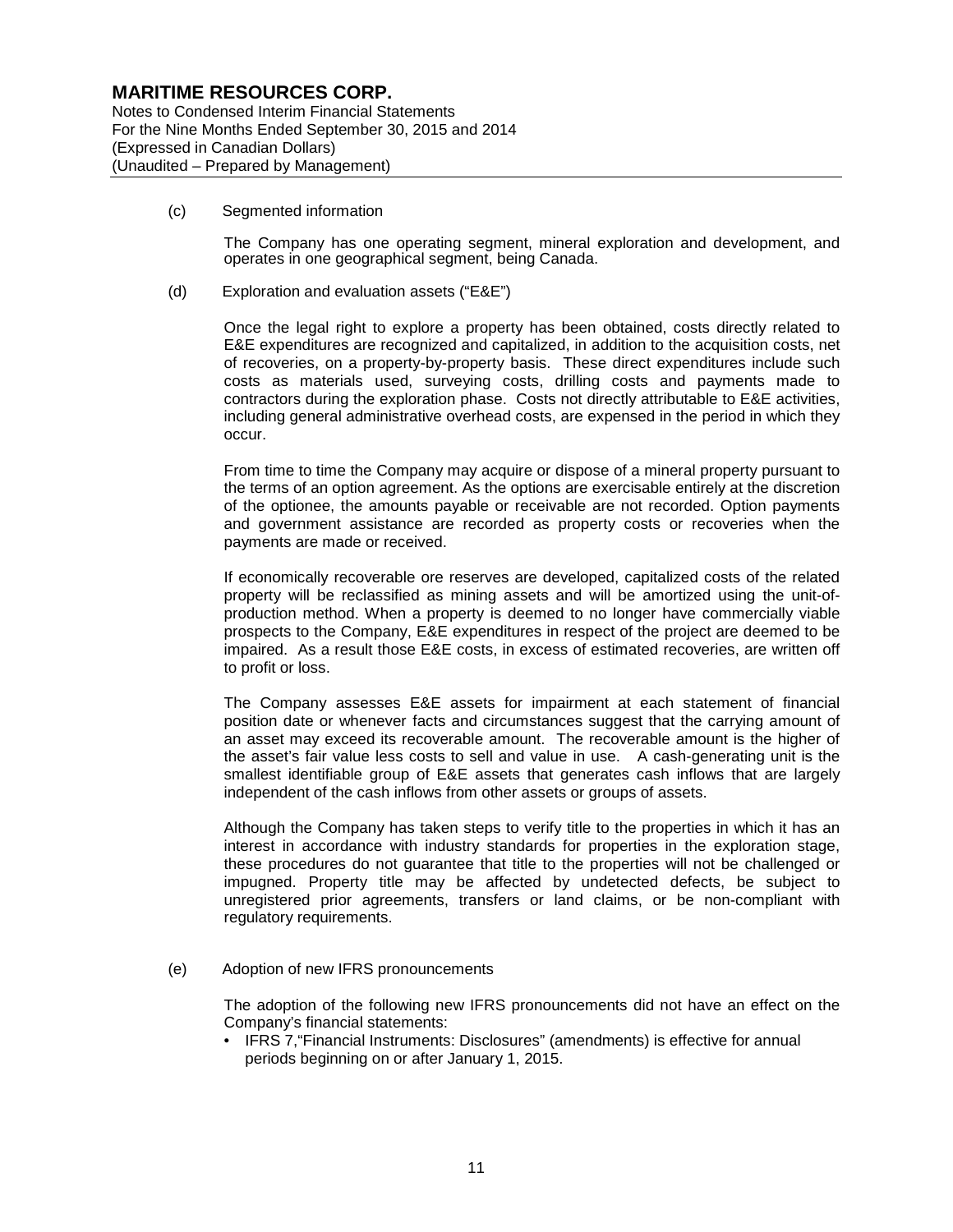Notes to Condensed Interim Financial Statements For the Nine Months Ended September 30, 2015 and 2014 (Expressed in Canadian Dollars) (Unaudited – Prepared by Management)

- (f) New accounting standards not yet adopted
	- IAS 36, "Impairment of Assets" is effective for annual periods beginning on or after July 1, 2014.
	- IFRS 14, "Regulatory Deferral Accounts" is effective for annual periods beginning on or after January 1, 2016.
	- IFRS 15, "Revenue from Contracts with Customers" is effective for annual periods beginning on or after January 1, 2017.
	- IFRS 9, "Financial Instruments: Classification and Measurement" is effective for annual periods beginning on or after January 1, 2018.

The Company is currently evaluating the impact of these new and amended standards on its financial statements. The impact is not expected to have a material impact on the statements of financial position or results of operations.

### **4. FINANCIAL INSTRUMENTS**

The Company has classified its cash as FVTPL (using level 1 of the fair value hierarchy); receivables (excluding tax arrangements) as loans and receivables; and accounts payable and accrued liabilities and loans as other financial liabilities.

The carrying values of cash, accounts receivables and accounts payable approximate their fair values due to the short-term maturity of these financial instruments.

#### **5. FINANCIAL RISK MANAGEMENT**

(a) Credit risk

Credit risk is the risk that a counter party to a financial instrument will fail to discharge its contractual obligations. The Company is exposed to credit risk with respect to its cash, restricted cash and receivables, other than Goods and Services Tax ("GST"). The maximum exposure to loss arising from accounts receivable is equal to their carrying amounts.

The Company manages credit risk with respect to its cash by maintaining demand deposits with a major Canadian financial institution; however, this exposes the Company's cash to concentration of credit risk as all amounts are held at a single institution.

(b) Liquidity risk

Liquidity risk is the risk that the Company will encounter difficulty in satisfying financial obligations as they become due. The Company manages its liquidity risk by forecasting cash flows from operations and anticipated investing and financing activities. The Company is exposed to liquidity risk.

(c) Market risk

Market risk is the risk that the fair value or future cash flows of a financial instrument will fluctuate due to changes in market prices. Market risk comprises three types of risk: interest rate risk, foreign currency risk and other price risk.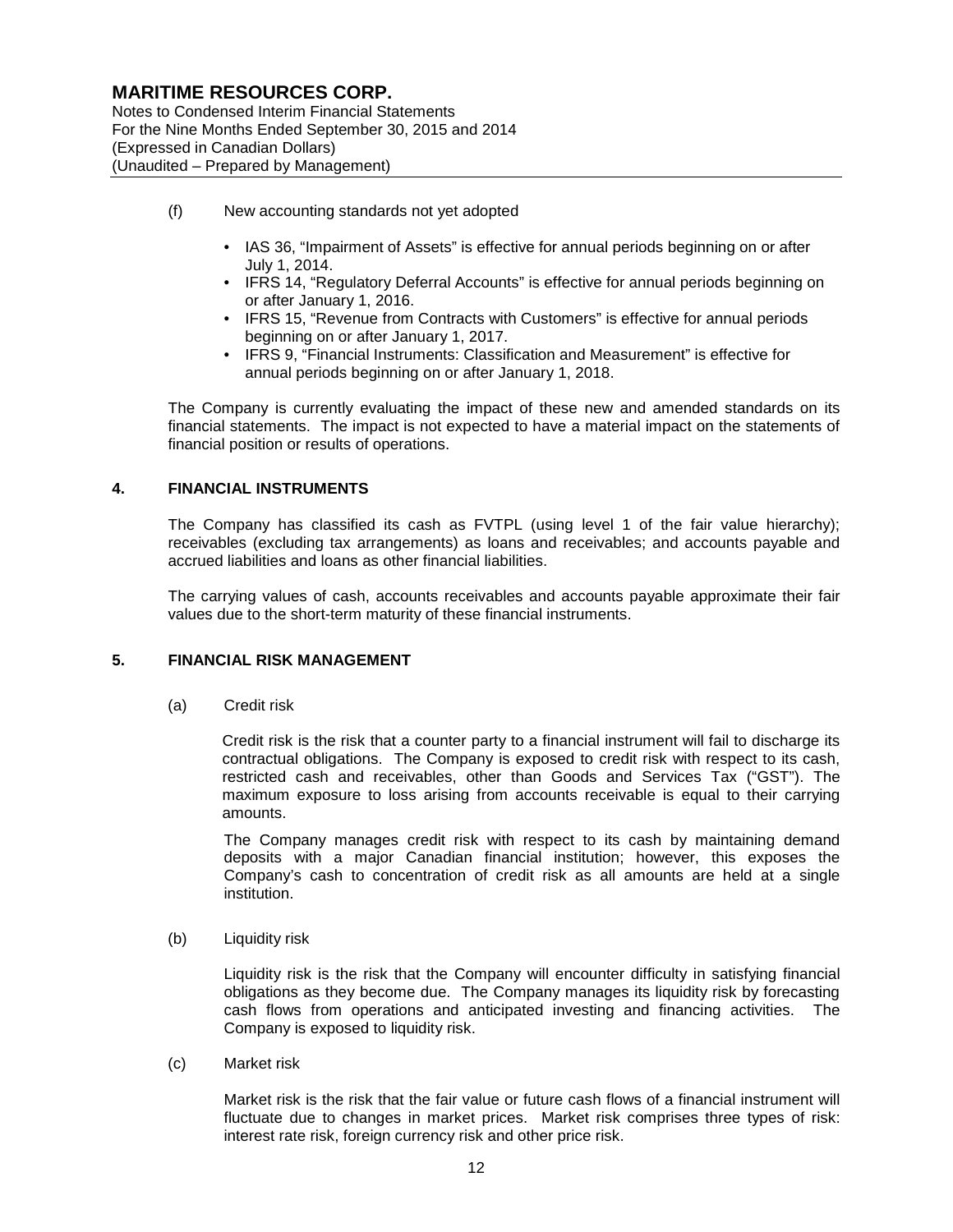Notes to Condensed Interim Financial Statements For the Nine Months Ended September 30, 2015 and 2014 (Expressed in Canadian Dollars) (Unaudited – Prepared by Management)

(i) Interest rate risk

Interest rate risk consists of two components:

- (i) To the extent that payments made or received on the Company's monetary assets and liabilities are affected by changes in the prevailing market interest rates, the Company is exposed to interest rate cash flow risk; and
- (ii) To the extent that changes in prevailing market rates differ from the interest rate in the Company's monetary assets and liabilities, the Company is exposed to interest rate price risk.

The Company is not exposed to significant interest rate risk due to the short-term maturity of its monetary assets and liabilities.

(ii) Foreign currency risk

Foreign currency risk is the risk that the fair value or future cash flows of a financial instrument will fluctuate due to changes in foreign exchange rates. The Company is not exposed to foreign currency risk as its monetary assets and liabilities are denominated in Canadian dollars.

(iii) Other price risk

Other price risk is the risk that the fair value or future cash flows of a financial instrument will fluctuate due to changes in market prices, other than those arising from interest rate risk or foreign currency risk. The Company is not exposed to other price risk.

There were no changes in the Company's approach to managing the above risks.

#### **6. CASH**

|      |       | September 30, 2015 December 31, 2014 |
|------|-------|--------------------------------------|
| Cash | 8.378 | 155.709                              |

### **7. RECEIVABLES**

|                       | September 30, 2015 December 31, 2014 |       |
|-----------------------|--------------------------------------|-------|
| <b>GST</b> receivable | 5.559                                | 6.284 |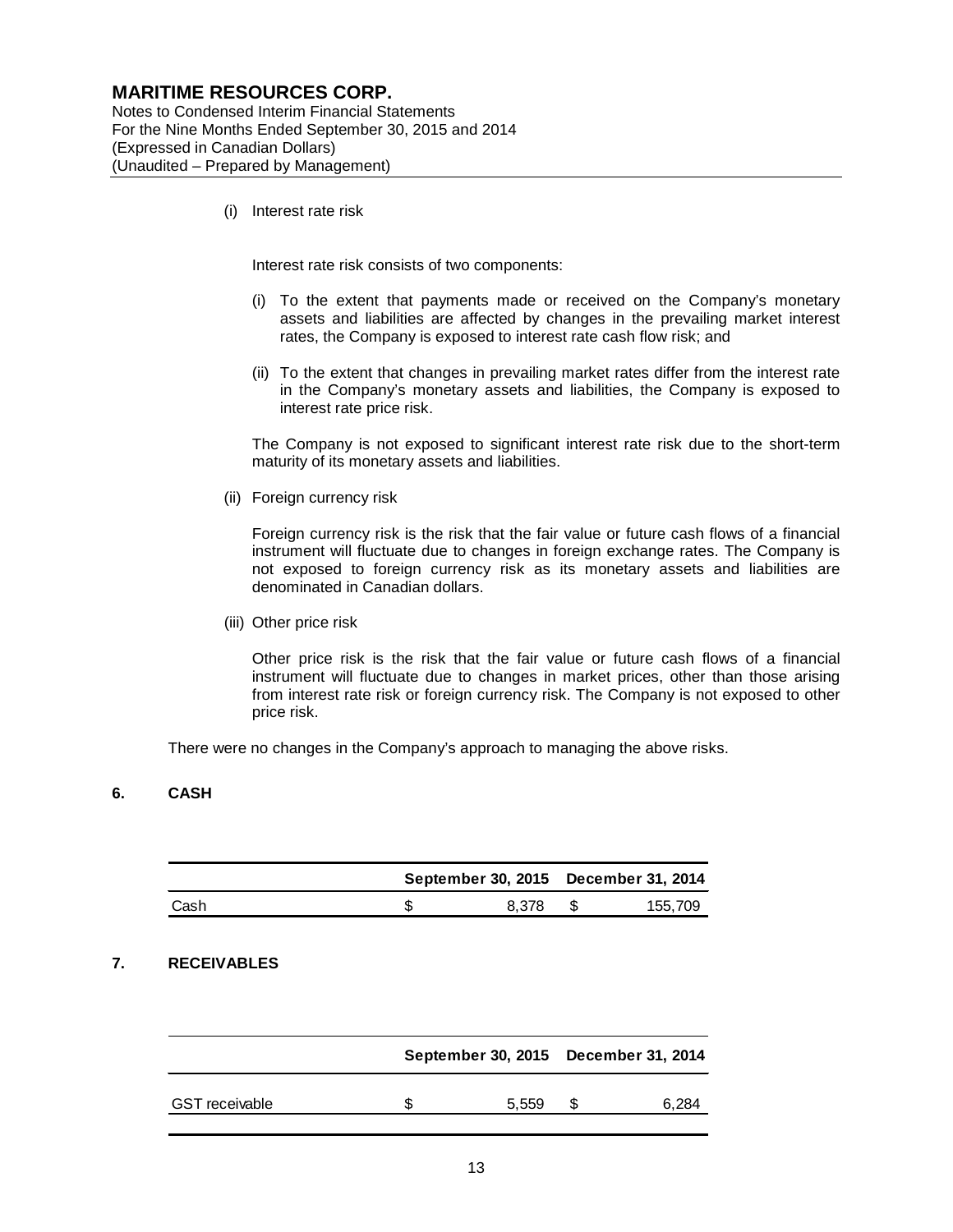Notes to Condensed Interim Financial Statements For the Nine Months Ended September 30, 2015 and 2014 (Expressed in Canadian Dollars) (Unaudited – Prepared by Management)

#### **8. EXPLORATION AND EVALUATION ASSETS**

Expenditures incurred on the Company's 100% owned Green Bay Property, located in central Newfoundland, during the periods ended September 30, 2015 and December 31, 2014 follow:

|                                        |    | September 30, 2015 |    | December 31, 2014 |
|----------------------------------------|----|--------------------|----|-------------------|
| Balance at the beginning of the period | \$ | 4,878,826          | \$ | 4,600,234         |
| Exploration costs:                     |    |                    |    |                   |
| Drilling                               |    |                    |    | 3,075             |
| Geology and reports writing            |    | 17,985             |    | 160,934           |
| Geochemistry                           |    |                    |    | 7,063             |
| Property                               |    | (3,632)            |    | 26,872            |
|                                        |    | 14,353             |    | 197,944           |
| Less:                                  |    |                    |    |                   |
| Recoveries & Grants                    |    |                    |    |                   |
| Net additions                          |    | 14,353             |    | 197,944           |
| Balance at the end of the period       | S  | 4.893.179          | S  | 4,798,178         |

During 2010, the Company acquired a 50% initial interest in the Green Bay mineral property in Newfoundland, Canada, by way of issuance of 12,000,000 shares at a fair value of \$0.18 per share, and legal, listing fees and other costs of \$64,563, for total consideration of \$2,224,563.

On January 31, 2012, the Company exercised its option to acquire the remaining 50% interest in the Green Bay property from a significant shareholder, through the issuance of an additional 5,000,000 common shares at \$0.20 per share for total consideration of \$1,000,000, such that the Company owns a 100% interest in the property, subject to a 2% net smelter return royalty on future production from the property with the exception of production from the Orion deposit.

On May 7, 2015 the Company received \$19,938 pursuant to an application made with the Newfoundland and Labrador government in respect of the Newfoundland and Labrador Mineral Incentive Junior Exploration Assistance Program ("JEAP") grant for exploration conducted during 2014.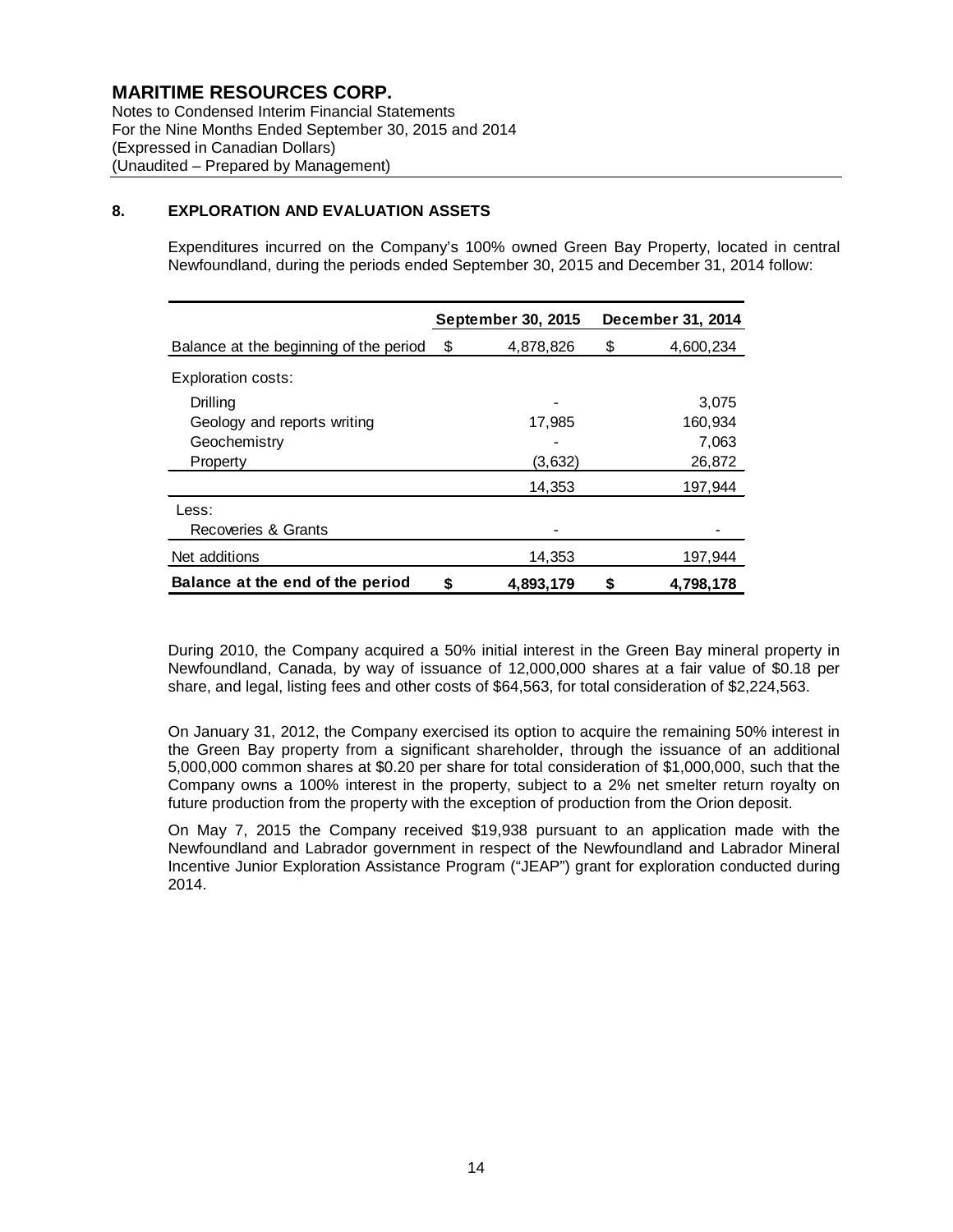Notes to Condensed Interim Financial Statements For the Nine Months Ended September 30, 2015 and 2014 (Expressed in Canadian Dollars) (Unaudited – Prepared by Management)

|                                                      | <b>September 30, 2015</b> |     | <b>December 31, 2014</b> |
|------------------------------------------------------|---------------------------|-----|--------------------------|
| Accounts payable<br><b>Accrued liabilities</b>       | \$<br>42,730<br>32,136    | \$  | 11,856<br>15,000         |
| Interest payable<br>Due to related parties (note 14) | 23,301<br>180,916         | (1) | 2,733<br>4,529           |
|                                                      | \$<br>279,083             |     | 34,118                   |

### **9. ACCOUNTS PAYABLE AND ACCRUED LIABILITIES**

 $<sup>(1)</sup>$  Included in interest payable at September 30, 2015 is \$10,185 due to related parties (Note 14(b))</sup>

### **10. LOANS**

On November 7, 2012, the Company completed loan arrangements by way of promissory notes ("2012 Notes") for total proceeds of \$400,000. The 2012 Notes matured on October 31, 2013 and bore interest of 10% per annum. In connection with the 2012 Notes, the Company, as a bonus to the lenders, issued in the aggregate 400,000 common shares at a total fair value of \$68,000, which transaction cost was amortized and expensed prior to December 31, 2013. During the year ended December 31, 2013, the Company repaid, in the aggregate, principal of \$280,000 and interest of \$42,317 to some of the lenders, and re-entered into a loan arrangement ("2013 Notes") for total principal of \$120,000, bearing interest of 10% per annum and due on demand. During 2014, the Company satisfied all obligations in respect of the 2013 Notes, through the repayment of the remaining principal of \$120,000, and payment of interest of \$6,707.

On December 15, 2014, the Company completed loan arrangements by way of promissory notes ("2014 Notes") for total proceeds of \$275,000. The 2014 Notes mature in one year and bear interest of 10% per annum. In connection with the 2014 Notes, the Company, as a bonus to the lenders, issued in the aggregate 366,665 common shares at a total fair value of \$41,333, which transaction cost is amortized and expensed over the term of the loan. At September 30, 2015, \$31,687 had been expensed, resulting in a fair value of the loans, excluding interest, of \$265,355 and an unexpended balance of \$9,646. At September 30, 2015, the Company had principal of \$275,000 and interest of \$23,301owing to the lenders bearing interest of 10% per annum (Note 13(b)). The effective interest rate, including bonus shares, is 25%.

|                    |            | Principal<br>(\$) | Value of<br>bonus<br>shares<br>(\$) | Amortized<br>bonus<br>shares<br>(\$) | Principle (net<br>values of of unamortized<br>value of bonus<br>shares)<br>(\$) | Interest<br>payable<br>(\$) | <b>Total</b><br>(\$) |
|--------------------|------------|-------------------|-------------------------------------|--------------------------------------|---------------------------------------------------------------------------------|-----------------------------|----------------------|
| December 31, 2014  | 2014 Notes | 275,000           | (41, 333)                           | 4,263                                | 237,930                                                                         | 2,733                       | 240,663              |
| September 30, 2015 | 2014 Notes | 275,000           | (41,333)                            | 31,688                               | 265,355                                                                         | 23,301                      | 288,656              |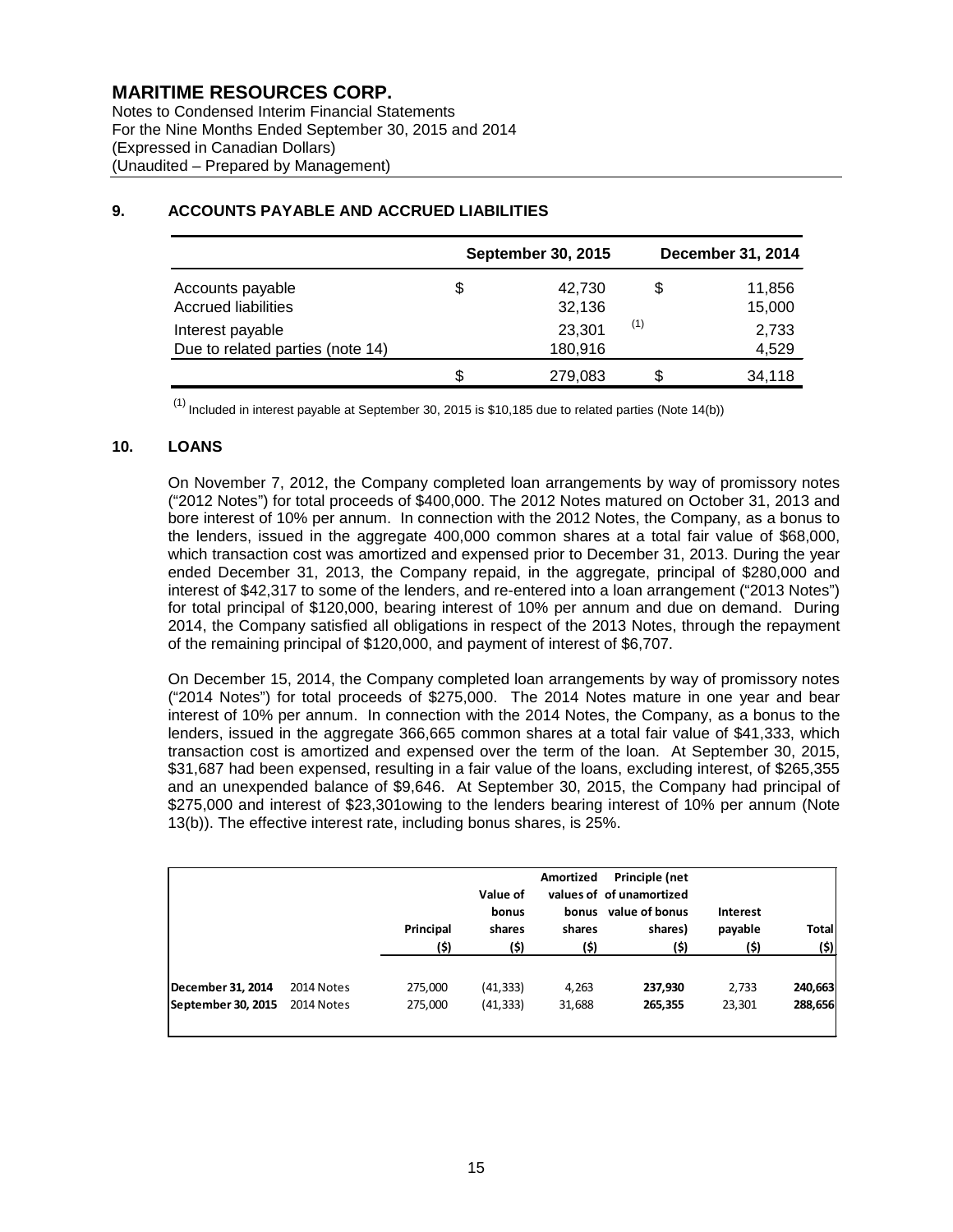Notes to Condensed Interim Financial Statements For the Nine Months Ended September 30, 2015 and 2014 (Expressed in Canadian Dollars) (Unaudited – Prepared by Management)

#### **11. CAPITAL MANAGEMENT**

The Company defines capital as all components of shareholders' equity and debt obligations. The Board of Directors does not establish quantitative return on capital criteria for management due to the nature of the Company's business. The Company does not pay dividends and is not subject to any externally imposed capital requirements.

The Company raises capital through the issuance of its share capital and promissory notes to fund operations, and the identification and evaluation of exploration assets. Although the Company has been successful at raising funds in the past through issuance of common shares, there can be no assurance that it will continue to be able to do so in the future.

There were no changes to the Company's approach to capital management during the period ended September 30, 2015. The Company is not subject to any externally imposed capital restrictions.

### **12. SHARE CAPITAL**

(a) Authorized

Unlimited number of common shares without par value

(a) Issued

During the nine months ended September 30, 2015, the Company:

- announced, on June 24, 2015, a non-brokered private placement (the "Placement") of up to 6,666,666 non-flow-through units ("NFT Units") at \$0.15 per NFT Unit and up to 1,388,888 flow-through units ("FT Units") at \$0.18 per FT Unit. Each NFT Unit will consist of one non-flow-through common share and one half of one non-transferable share purchase warrant ("NFT Warrant"). Each FT Unit will consist of one flowthrough common share and one half of one non-transferable share purchase warrant ("FT Warrant"). Each whole NFT Warrant will allow the holder to acquire one nonflow-through common share at a price of \$0.20 per common share for 24 months following the closing. Each whole FT Warrant will allow the holder to acquire one non-flow-through common share at a price of \$0.23 per common share for 24 months following the closing. Finders' fees in cash and/or in NFT Units, together with broker warrants ("Broker Warrants"), may be payable on a portion of the Placement to finders who assist in the Placement. The Broker Warrants will have the same terms as the NFT Warrants. The Placement and any compensation arrangements are subject to regulatory approval and applicable securities laws.
- In connection with the Placement, the Company received a total of \$25,000.

During the year ended December 31, 2014, the Company:

• on May 22, 2014, closed the first tranche of the Private Placement, announced on May 9, 2014, and issued 913,000 non-flow-through unit ("NFT Units") at \$0.25 per unit, 235,000 flow-through units ("FT Units") at \$0.30 per unit and 850,000 common shares at \$0.25 per common share, for total proceeds of \$511,250. Each NFT Unit consists of one non-flow-through common share and one share purchase warrant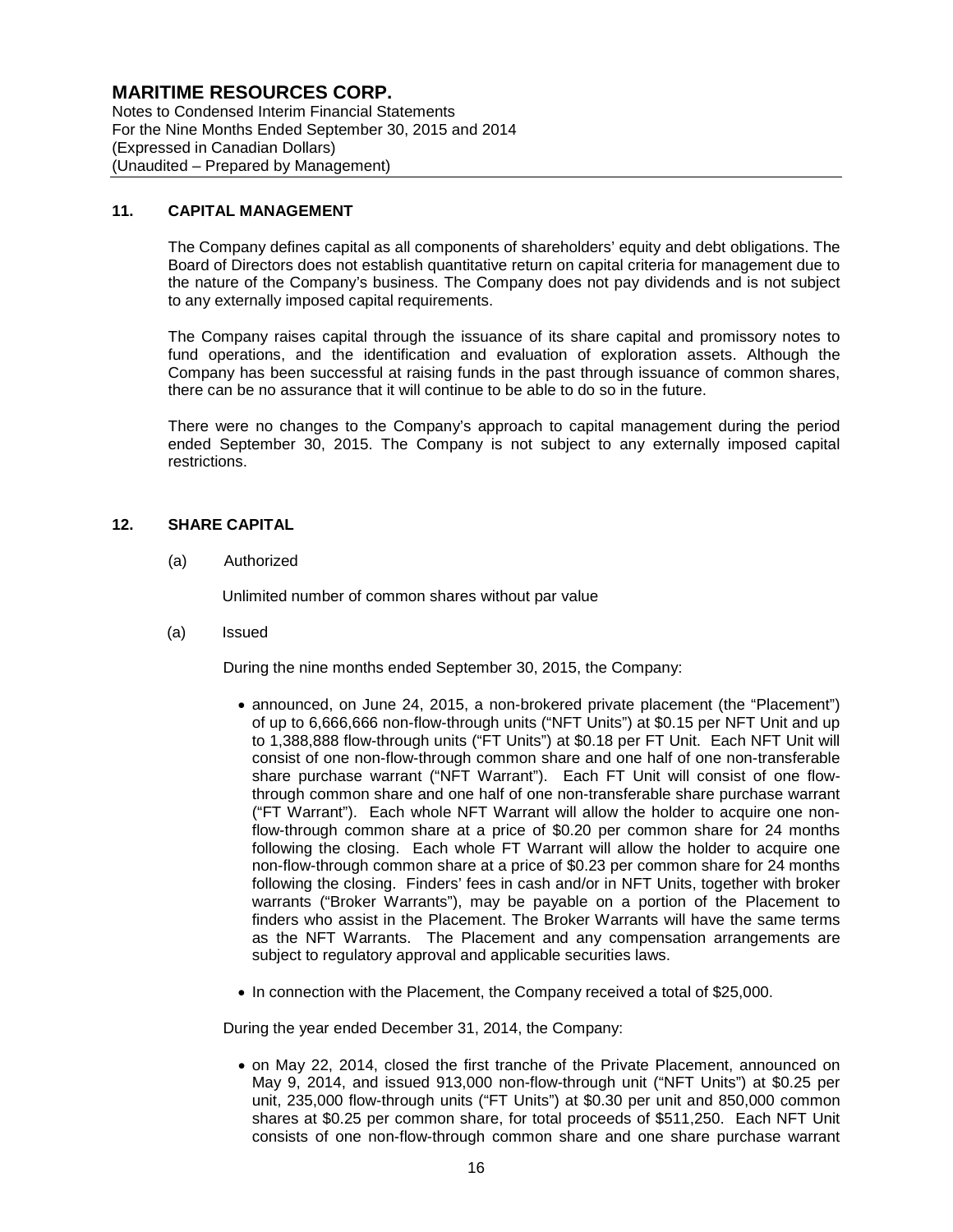Notes to Condensed Interim Financial Statements For the Nine Months Ended September 30, 2015 and 2014 (Expressed in Canadian Dollars) (Unaudited – Prepared by Management)

> ("Warrant'). Each FT Unit consists of one flow-through common share and one Warrant. Each warrant entitles the holder to purchase one non-flow-through common share at a price of \$0.35 per common share until May 22, 2015.

• on June 18, 2014, the Company closed the second tranche of the Private Placement, announced on May 9, 2014, and issued 80,000 NFT Units at \$0.25 per unit and 20,000 FT Units at \$0.30 per unit for total proceeds of \$26,000. Each warrant entitles the holder to purchase one common shares at \$0.35 per common share until June 18, 2015.

No finders' fees were paid in connection with the Private Placement.

• in December, 2014, issued in the aggregate 366,665 common shares at a total fair value of \$41,333, as a bonus to the lenders in connection with the 2014 Notes

#### (b) Stock options

The Company has a "rolling" stock option plan for its directors, officers, employees and consultants. The terms of the plan provide for options to be granted to a maximum of 10% of the issued and outstanding common shares of the Company at the time of grant of the stock options. The exercise price of each option shall not be less than the minimum price permitted by the policies of the TSX Venture Exchange, and the options may be granted for a maximum term of ten years from the date of grant. The Company records the fair value of all options granted using the Black-Scholes model as sharebased payment expense over the vesting period of the options. Vesting terms are determined by the Board of Directors.

A summary of the Company's stock options as at September 30, 2015 and December 31, 2014 and changes during the periods then ended follows:

|                                           | Number of<br><b>Options</b> | Weighted<br>Average |
|-------------------------------------------|-----------------------------|---------------------|
| Outstanding, December 31, 2013            | 2.425.000                   | \$<br>0.175         |
| Granted                                   | 860,000                     | \$<br>0.250         |
| Expired                                   | (10,000)                    | \$<br>0.200         |
| Outstanding December 31, 2014             | 3,275,000                   | \$<br>0.195         |
| Granted                                   | 150,000                     | \$<br>0.160         |
| Expired                                   | (400,000)                   | \$<br>0.150         |
| Expired                                   | (315,000)                   | \$<br>0.200         |
| Expired                                   | (240.000)                   | \$<br>0.280         |
| Outstanding, September 30, 2015 2,470,000 |                             | \$<br>0.179         |
| Exercisable, September 30, 2015 2,470,000 |                             | \$<br>0.179         |

During the period ended September 30, 2015, the Company granted stock options allowing for the purchase of up to, in the aggregate, 150,000 common shares of the capital of the Company at \$0.16 per common share until March 4, 2020. At September 30, 2015, options allowing for the purchase, in the aggregate, of 2,470,000 (2014:3,075,000) shares were vested and exercisable, with a weighted average exercise price of \$0.179 (2014:\$0.197) per share and a weighted average remaining contractual life of 1.62 (2014:2.55) years.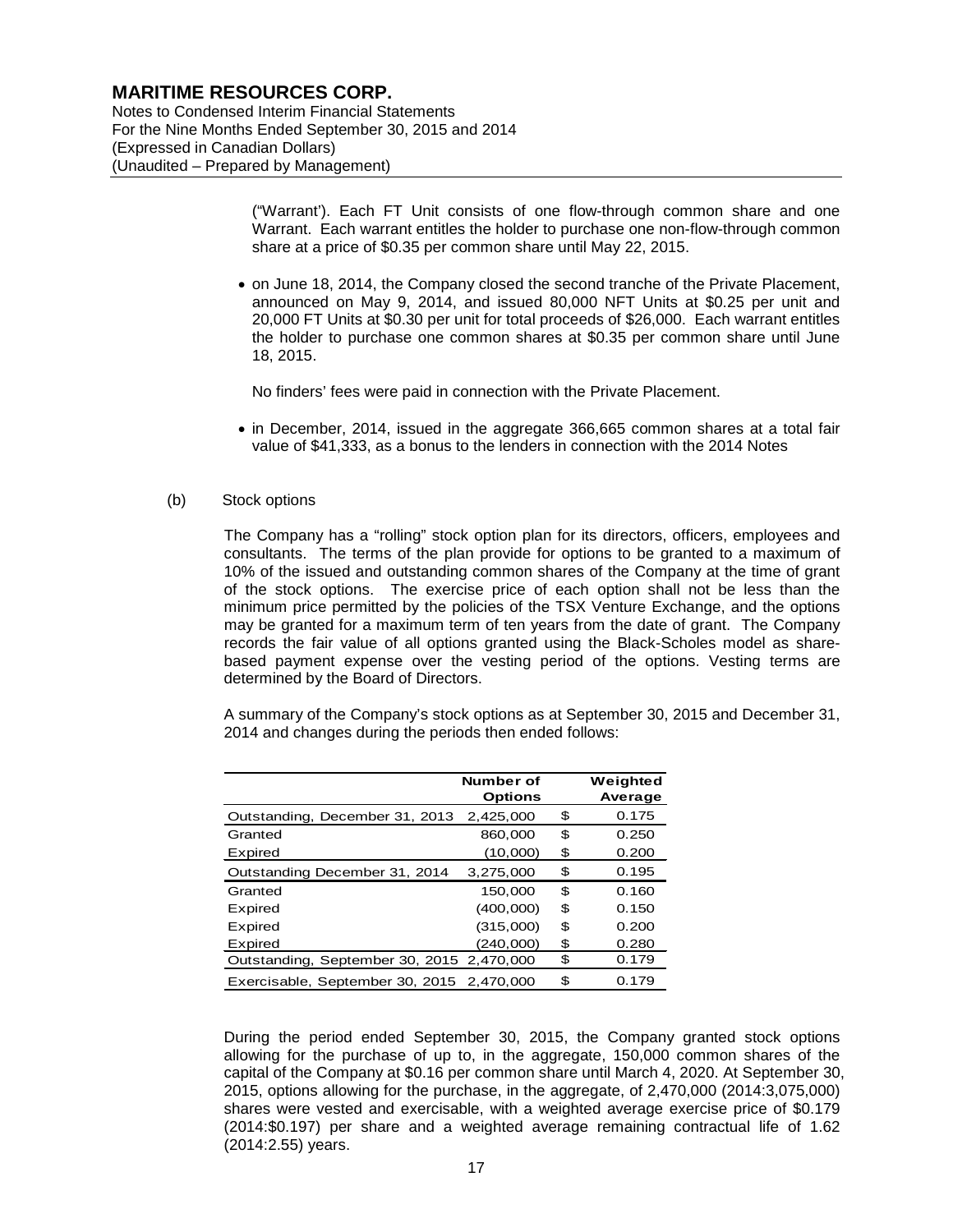Notes to Condensed Interim Financial Statements For the Nine Months Ended September 30, 2015 and 2014 (Expressed in Canadian Dollars) (Unaudited – Prepared by Management)

> The Company has estimated the forfeiture rate to be 0.00%. Expected volatility was determined based on the historical movements in the closing price of the Company's, or comparable companies' stocks for a length of time to the expected life of each option.

> The fair value of each option granted is estimated at the time of the grant using the Black-Scholes option pricing model with weighted average assumptions for the grants as follows:

|                                 | 2015  | 2014  |
|---------------------------------|-------|-------|
| Risk-free interest rate         | 0.91% | 1.49% |
| Expected dividend yield         | Nil   | Nil   |
| Expected stock price volatility | 114%  | 122%  |
| Expected option life in years   | 5     | 5     |

As at September 30, 2015, stock options outstanding were as follows:

| Outstanding                 |                                 |                    |                                                                          |                                        |  |  |  |  |
|-----------------------------|---------------------------------|--------------------|--------------------------------------------------------------------------|----------------------------------------|--|--|--|--|
| <b>Number</b><br>of Options | <b>Exercise</b><br><b>Price</b> | <b>Expiry Date</b> | <b>Weighted Average</b><br><b>Remaining Contractual</b><br>Life in Years | Weighted<br>Average<br><b>Exercise</b> |  |  |  |  |
| 600,000                     | \$0.150                         | 01-Oct-15          |                                                                          |                                        |  |  |  |  |
| 150,000                     | \$0.165                         | 26-Nov-15          |                                                                          |                                        |  |  |  |  |
| 250,000                     | \$0.200                         | 14-Dec-16          |                                                                          |                                        |  |  |  |  |
| 200,000                     | \$0.175                         | 26-Apr-17          |                                                                          |                                        |  |  |  |  |
| 500,000                     | \$0.200                         | 21-Jan-18          |                                                                          |                                        |  |  |  |  |
| 420,000                     | \$0.280                         | 29-May-19          |                                                                          |                                        |  |  |  |  |
| 200,000                     | \$0.150                         | 15-Oct-19          |                                                                          |                                        |  |  |  |  |
| 150,000                     | \$0.160                         | 04-Mar-20          |                                                                          |                                        |  |  |  |  |
| 2,470,000                   |                                 |                    | 1.62                                                                     | 0.179                                  |  |  |  |  |

#### **13. WARRANTS**

During the year ended December 31, 2014, the Company, in connection with a private placement, issued warrants allowing for the purchase of up to 1,248,000 common shares. All the warrants entitle the holder to purchase one common share at a price of \$0.35, with 1,148,000 of the warrants expiring on May 22, 2015 and 100,000 expiring on June 18, 2015. The warrants were valued using the residual method, such that the 1,148,000 warrants issued on May 22, 2014 were valued at \$Nil and 100,000 warrants issued on June 18, 2014 were valued at \$6,400, (80,000 warrants from NFT units valued at \$6,400 and 20,000 warrants from FT units valued at \$Nil).All of the warrants expired.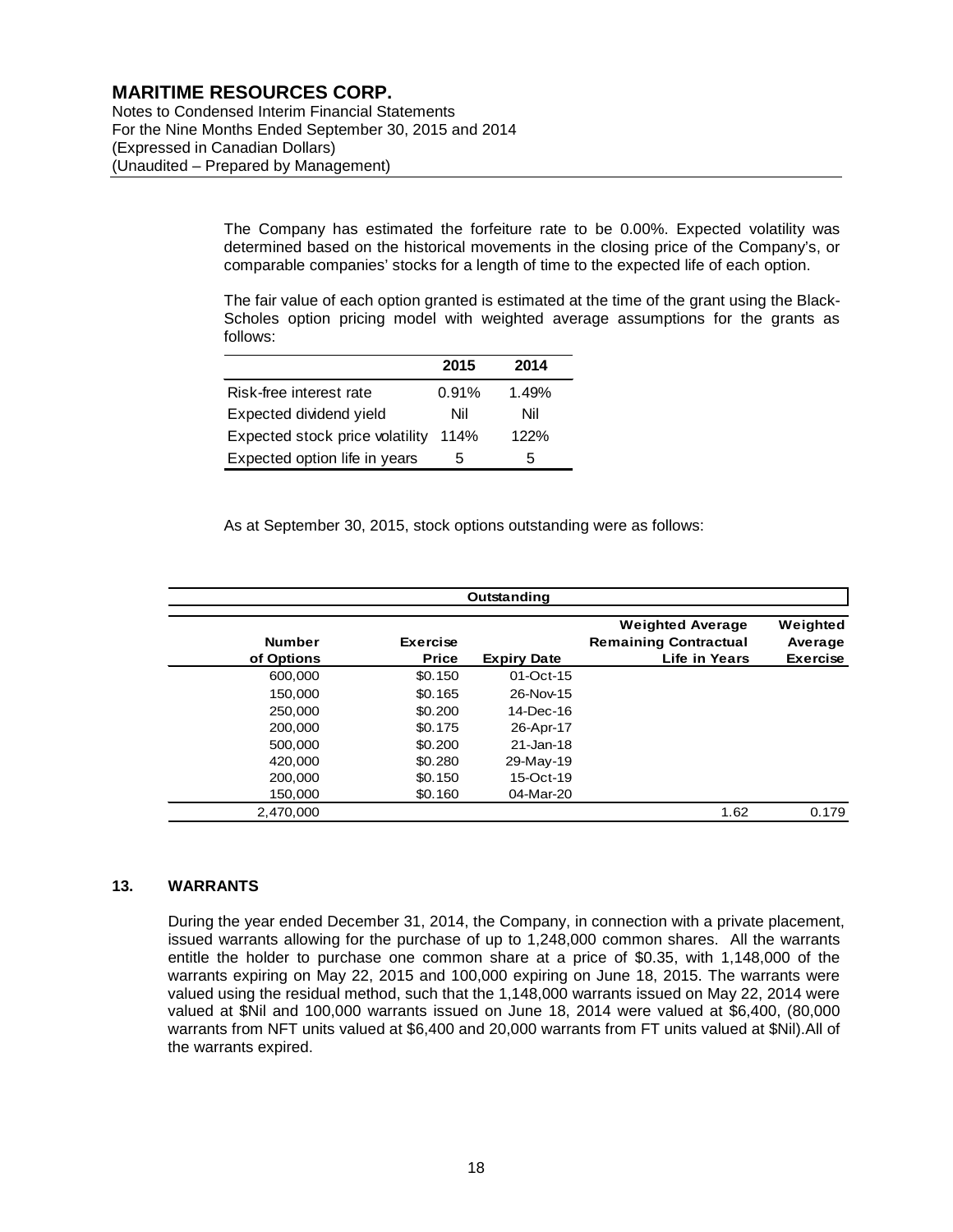Notes to Condensed Interim Financial Statements For the Nine Months Ended September 30, 2015 and 2014 (Expressed in Canadian Dollars) (Unaudited – Prepared by Management)

> A summary of the status of the Company's warrants as at December 31, 2014 and September 30, 2015 follows:

|                                                  | <b>Number of Warrants</b> |    | Amount                   | <b>Expiry Date</b> |
|--------------------------------------------------|---------------------------|----|--------------------------|--------------------|
| Outstanding and Exercisable at December 31, 2014 |                           |    |                          |                    |
| Private placement                                |                           |    |                          |                    |
| - Tranche 1                                      | 1,148,000                 |    |                          | 22-May-15          |
| - Tranche 2                                      | 100,000                   |    | 6,400                    | 18-Jun-15          |
| Outstanding and exercisable, December 31, 2014   | 1.248.000                 | S  | 6.400                    |                    |
| Outstanding and exercisable, September 30, 2015  |                           | S. | $\overline{\phantom{0}}$ |                    |

### **14. RELATED PARTY TRANSACTIONS**

#### (a) Services

i. From January 1 to June 30, 2014, the Company had arrangements with a company related by virtue of common directorship and which, at December 31, 2014, held approximately 26% of the Company's issued and outstanding shares, in respect of rent, accounting, investor relations, office administration, and insurance. The Company incurred the following charges during the periods ended September 30, 2015 and 2014:

|                       | For the Three Months Ended |                          |                    |        | For the Nine Months Ended |   |                    |        |  |
|-----------------------|----------------------------|--------------------------|--------------------|--------|---------------------------|---|--------------------|--------|--|
|                       |                            | September 30, 2015       | September 30, 2014 |        | September 30, 2015        |   | September 30, 2014 |        |  |
| Rent                  |                            | $\overline{\phantom{a}}$ |                    | 10.356 |                           |   |                    | 10,356 |  |
| IR & conference       |                            | $\blacksquare$           |                    | 10,299 |                           | ۰ |                    | 10,299 |  |
| Office administration |                            |                          |                    | 1.141  |                           |   |                    | 1,141  |  |
|                       |                            |                          |                    | 21,796 |                           |   |                    | 21.796 |  |

At September 30, 2015, accounts payable and accrued liabilities included \$3,865 (2014:\$3,994) due to that party.

ii. Effective July 1, 2014 the Company entered into arrangement with an administration and exploration services contractor ("AESC") in which a director is a shareholder, pursuant to which it receives office, administrative and exploration services. For the periods ended September 30, 2015and 2014, the Company was charged for exploration costs and to reimburse office and administrative costs as follows: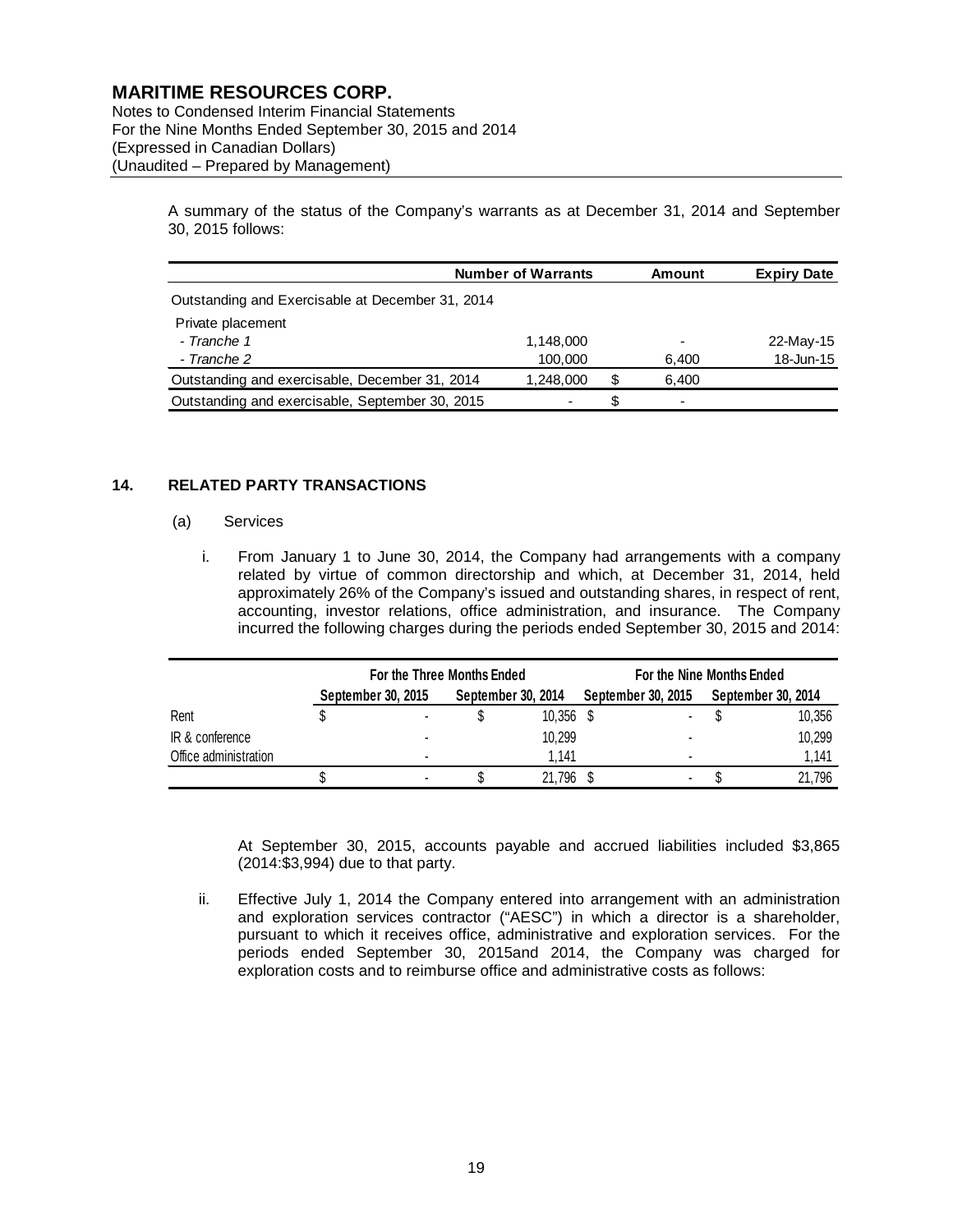Notes to Condensed Interim Financial Statements For the Nine Months Ended September 30, 2015 and 2014 (Expressed in Canadian Dollars) (Unaudited – Prepared by Management)

|                       | For the Three Months Ended |                    |                    |  | For the Nine Months Ended |                    |  |                           |
|-----------------------|----------------------------|--------------------|--------------------|--|---------------------------|--------------------|--|---------------------------|
|                       |                            | September 30, 2015 | September 30, 2014 |  |                           | September 30, 2015 |  | <b>September 30, 2014</b> |
| Rent                  |                            | 9.393              |                    |  |                           | 27,393 \$          |  |                           |
| Consulting            |                            |                    |                    |  |                           | 7.500              |  |                           |
| Geological consulting |                            | 2,475              |                    |  |                           | 30,525             |  |                           |
| Office administration |                            | 1.839              |                    |  |                           | 10.171             |  |                           |
|                       |                            | 13.707             |                    |  |                           | 75.589             |  |                           |

At December 31, 2014, the Company had advanced \$8,500 to AESC for future services (September 30, 2015: \$Nil).The advance was settled prior to March 31, 2015. At September 30, 2015 the company owed \$24,751 (2014: \$Nil) to AESC.

#### (b) Loans

In respect of the 2013 Notes, the Company repaid, during the year ended December 31, 2014, total principal of \$120,000 and interest of \$6,707 to the lenders, which amounts include \$95,000 and \$5,310, respectively, to key management personnel and directors of the Company. At December 31, 2013, interest of \$1,614 was owed to those parties.

In respect of the 2014 Notes, the Company received gross proceeds of \$275,000, of which \$125,000 was provided by parties related to the Company, and issued 166,666 common shares valued at \$17,330 as bonus shares to these related parties. At September 30, 2015, interest of \$10,185and principal (net of financing fees) of \$125,000 was owed to those related parties.

|                                          |                                         | 2013 Notes | 2014 Notes |                               |  |
|------------------------------------------|-----------------------------------------|------------|------------|-------------------------------|--|
|                                          | <b>Bonus shares</b><br><b>Principal</b> |            |            | <b>Principal Bonus shares</b> |  |
|                                          | (\$)                                    | (#)        | (\$)       | (#)                           |  |
| December 31, 2013                        | 120,000                                 |            |            |                               |  |
| Unrelated parties                        | (25,000)                                |            | 150,000    | 199,999                       |  |
| Related parties                          | (95,000)                                |            | 125,000    | 166,666                       |  |
| September 30, 2015 and December 31, 2014 | $\blacksquare$                          | -          | 275,000    | 366,665                       |  |

#### (c) Compensation of key management personnel

Key management personnel consist of the directors and executive officers of the Company. The remuneration, including stock-based compensation, of key management personnel during the periods ended September 30, 2015 and 2014 were as follows: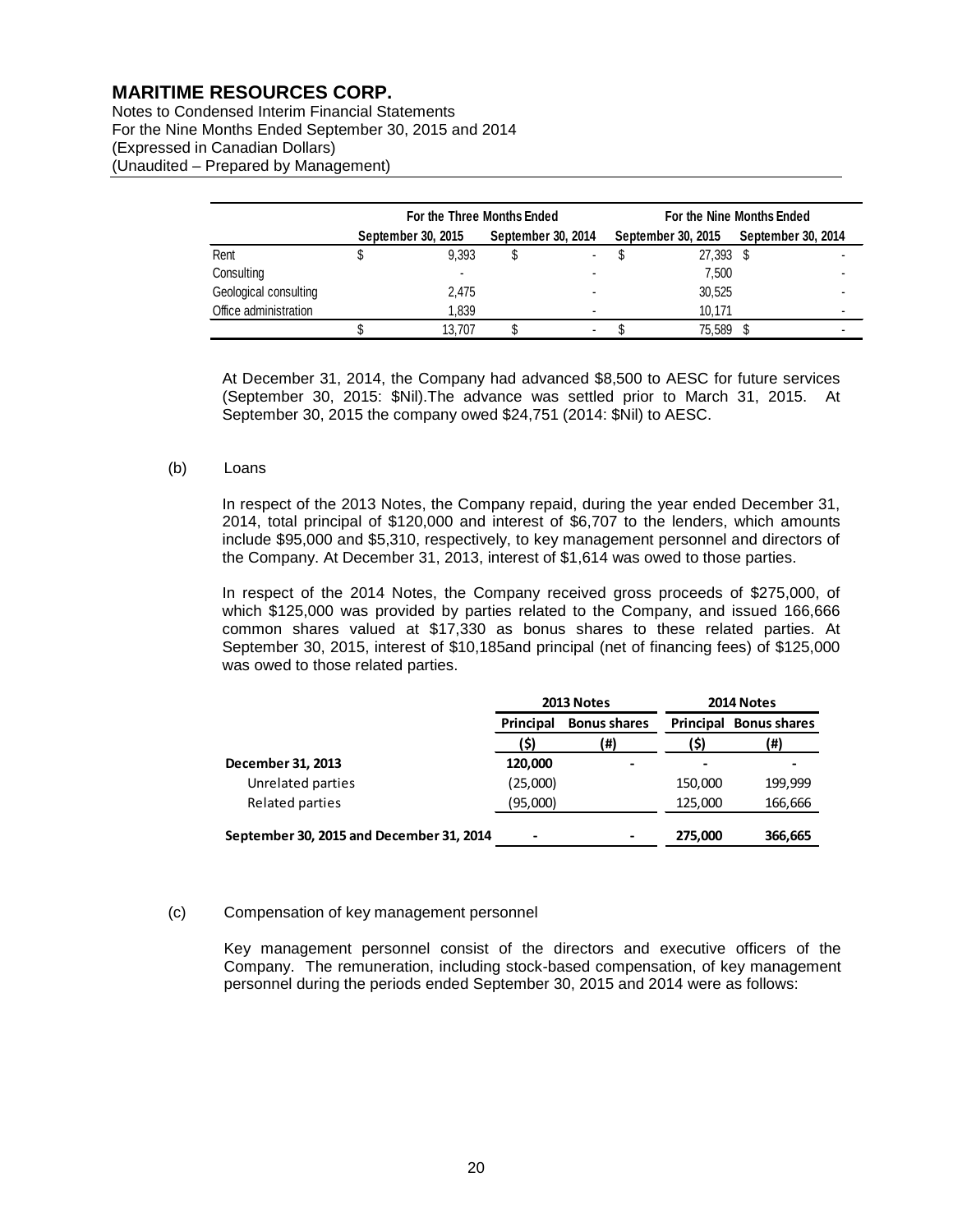Notes to Condensed Interim Financial Statements For the Nine Months Ended September 30, 2015 and 2014 (Expressed in Canadian Dollars) (Unaudited – Prepared by Management)

|                       | For the Three Months Ended |                    |  |                    | For the Nine Months Ended |                    |  |                    |
|-----------------------|----------------------------|--------------------|--|--------------------|---------------------------|--------------------|--|--------------------|
|                       |                            | September 30, 2015 |  | September 30, 2014 |                           | September 30, 2015 |  | September 30, 2014 |
| Consulting            |                            | 38.400             |  | 23,400             | - \$                      | 107,700 \$         |  | 113,767            |
| Directors' fees       |                            | 45,000             |  |                    |                           | 45,000             |  |                    |
| Geological consulting |                            | 24.375             |  | 16.200             |                           | 79.725             |  | 48.600             |
| Share-based payments  |                            | -                  |  |                    |                           | 27.163             |  | 121,646            |
|                       |                            | 107.775            |  | 39,600             |                           | 259.588            |  | 284.013            |

At September 30, 2015, \$41,750 (2014:\$Nil) was owed to an officer and former director of the Company in respect of services provided to the Company, \$48,855 (2014: \$Nil) was owed to the CEO and a director of the Company in respect of services rendered, \$7,875 (2014: \$Nil) was owed to the CFO of the Company in respect of services rendered and \$8,821 was owed to an officer of the Company in respect of services and expenses incurred on behalf of the Company. Effective April 1, 2015, the Company has agreed to provide for directors' fees, as to \$1,500 per month for each of the 5 nonexecutive directors. At September 30, 2015, all of these directors' fees totaling \$45,000 had been accrued and remained unpaid.

### **15. SUBSEQUENT EVENTS**

- a) On October 1, 2015, incentive stock options allowing for the purchase of up to 600,000 common shares of the Company at \$0.15 per share expired. On November 13, 2015, the Company announced the granting of incentive stock options allowing for the purchase of up to, in the aggregate 1,785,000 common shares of the Company at \$0.15 per shares for a period of five years to directors, officers employees and consultants of the Company. The options are governed by the Company's stock option plan and the TSX-Venture Exchange policies.
- b) On October 8, 2015, the Company, pursuant to an arrangement not yet reduced to writing, received an advance of \$30,000.
- c) On October 15, 2015, the Company, in respect of the Placement, received \$25,000.
- d) On November 5, 2015, the Company announced, subject to regulatory approval, a private placement coupled with streaming royalties, to raise up to \$1,500,000 (the "Offering") by way of non-brokered private placement of units ("Equity Units") coupled with a streaming Royalty ("Royalty Units") that will return 100% of the original investment made pursuant to the Offering to investors, which streaming Royalty is to be paid out of production from the Company's Green Bay project ("Project"). As a condition of the Offering, all participants acquiring Equity Units will be required to acquire an equal number of Royalty Units, at a total combined price of \$0.15.The Offering is comprised of up to 10,000,000 Equity Units at \$0.14 per Equity Unit, with each Equity Unit consisting of one common share and on half of one non-transferable share purchase warrant ("Warrant"). Each whole Warrant attached to the Equity Units will entitle the holder to purchase one additional common share at a price of \$0.20 per common share for 24 months following closing. The Royalty Units will have a price of \$0.01 per Royalty Unit, and, subject to written consent of the Company, may be assigned or transferred in their entirety only. Total royalties payable from the Royalty Units ("Royalty Payment") will be capped at an amount equal to 100% of the total Offering, with Royalty Payments being made annually beginning on the first anniversary of the date of